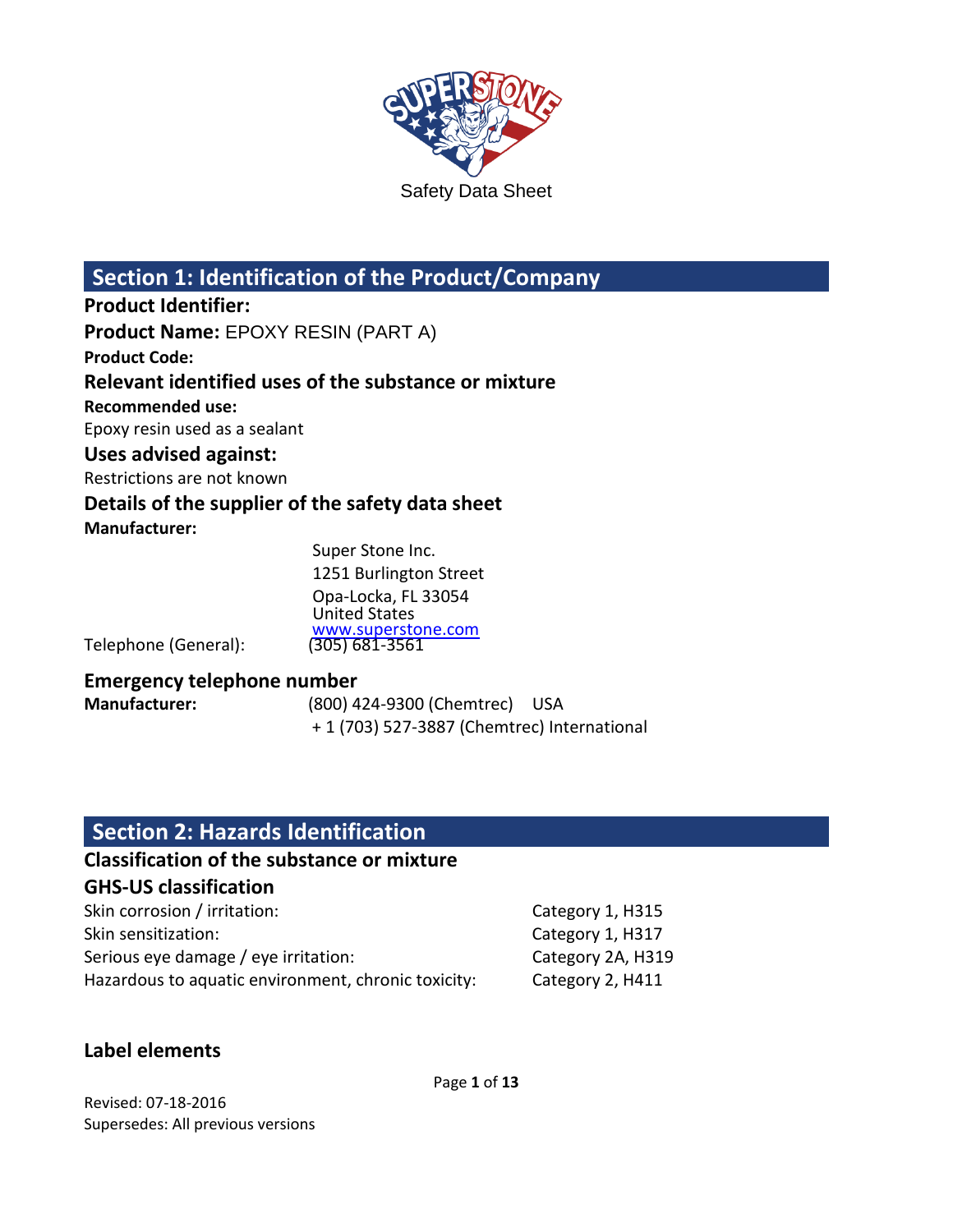

# **GHS-US labeling**

The substance is classified and labeled according to the Globally Harmonized System (GHS). **Hazard Pictograms (GHS-US)**



**Signal words (GHS-US):** Warning

**Hazards statements (GHS-US):**

H315: Causes skin irritation H317: May cause an allergic skin reaction H319: Causes serious eye damage H411: Toxic to aquatic life with long lasting effects

#### **Precautionary statements (GHS-US) Prevention:**

P261: Avoid breathing dust / fume/ gas/ mist/ vapors/ spray. P264: Wash skin thoroughly after handling. P272: Contaminated work clothing should not be allowed out of the workplace. P273: Avoid release to environment.

P280: Wear protective gloves/protective clothing/eye protection/face protection.

**Response**: P301+P330+P331: IF SWALLOWED: rinse mouth. Do NOT induce vomiting. P302+P352: IF ON SKIN: Wash with plenty of soap and water. P305+P351+P338: IF IN EYES: Rinse cautiously with water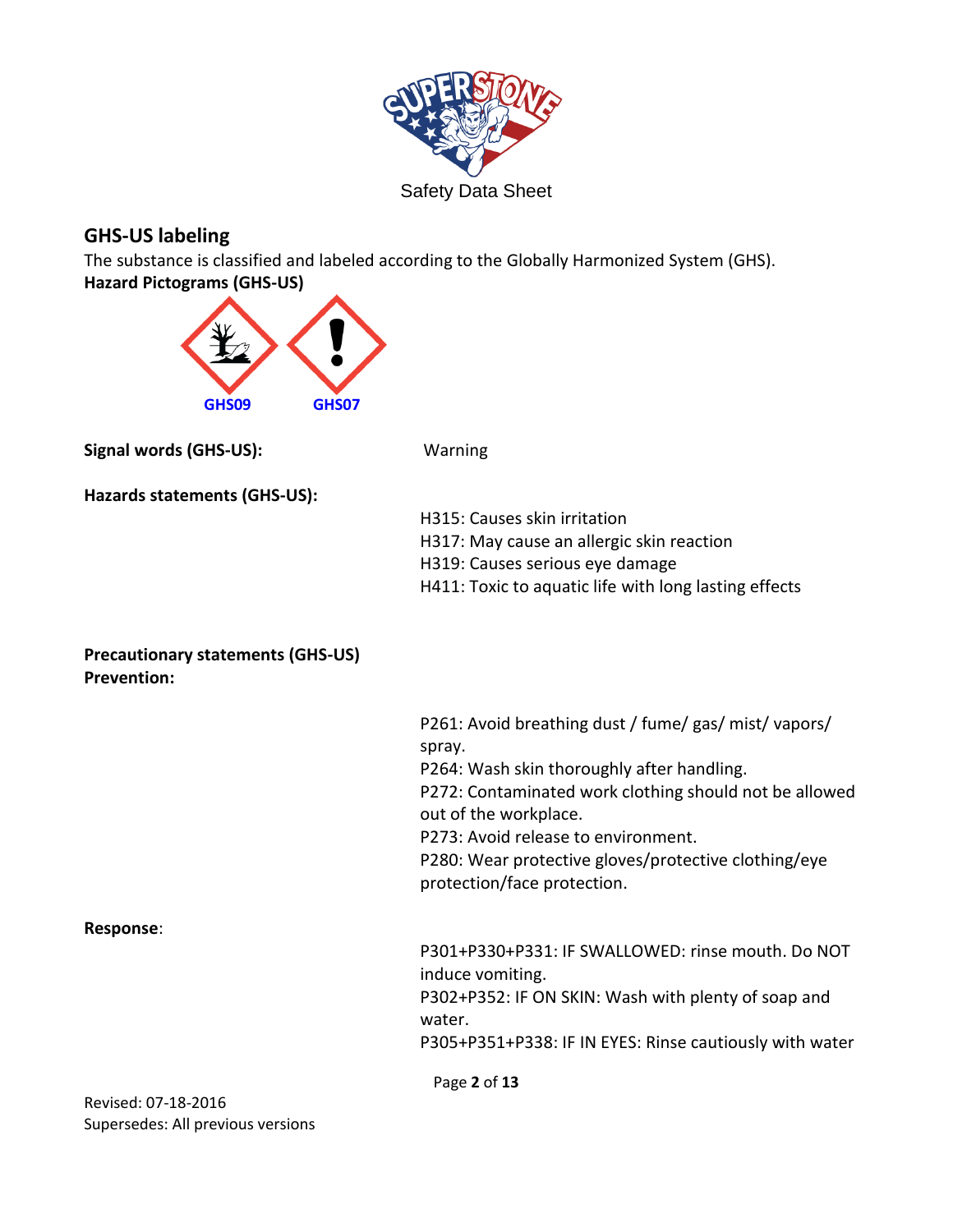

for several minutes. Remove contact lenses, if present and easy to do. Continue rinsing. P333+P313: If skin irritation or rash occurs: Get medical advice/attention. P337+P313: If eye irritation persists: Get medical advice/ attention. P362: Take off contaminated clothing and wash before reuse. P391: Collect spillage

**Storage:** 

**Disposal:** 

P405: Store locked up.

P501: Dispose of contents /containers to appropriate treatment and disposal facility, in accordance with the applicable laws and regulations, and product characteristics at time of disposal.

Precautionary statements are listed according to the United Nations Globally Harmonized System of Classification and Labeling of Chemicals (GHS)-Annex III

### **Other hazards**

No data available

# **Section 3: Composition/information on ingredients**

### **Substances**

| <b>Name</b>                                    | <b>Product Identifier</b> | $%$ by<br>weight | <b>GHS-US classification</b>                                                                                                  |
|------------------------------------------------|---------------------------|------------------|-------------------------------------------------------------------------------------------------------------------------------|
| Bisphenol A Polyglycidyl<br><b>Ether Resin</b> | CAS # 25068-38-6          | 90-100           | Skin irritation 2, H315<br>Eye irritant 2A, H319<br>Sensitization skin 1, H317<br>Aquatic acute 2,<br>Aquatic chronic 2, H411 |

Page **3** of **13**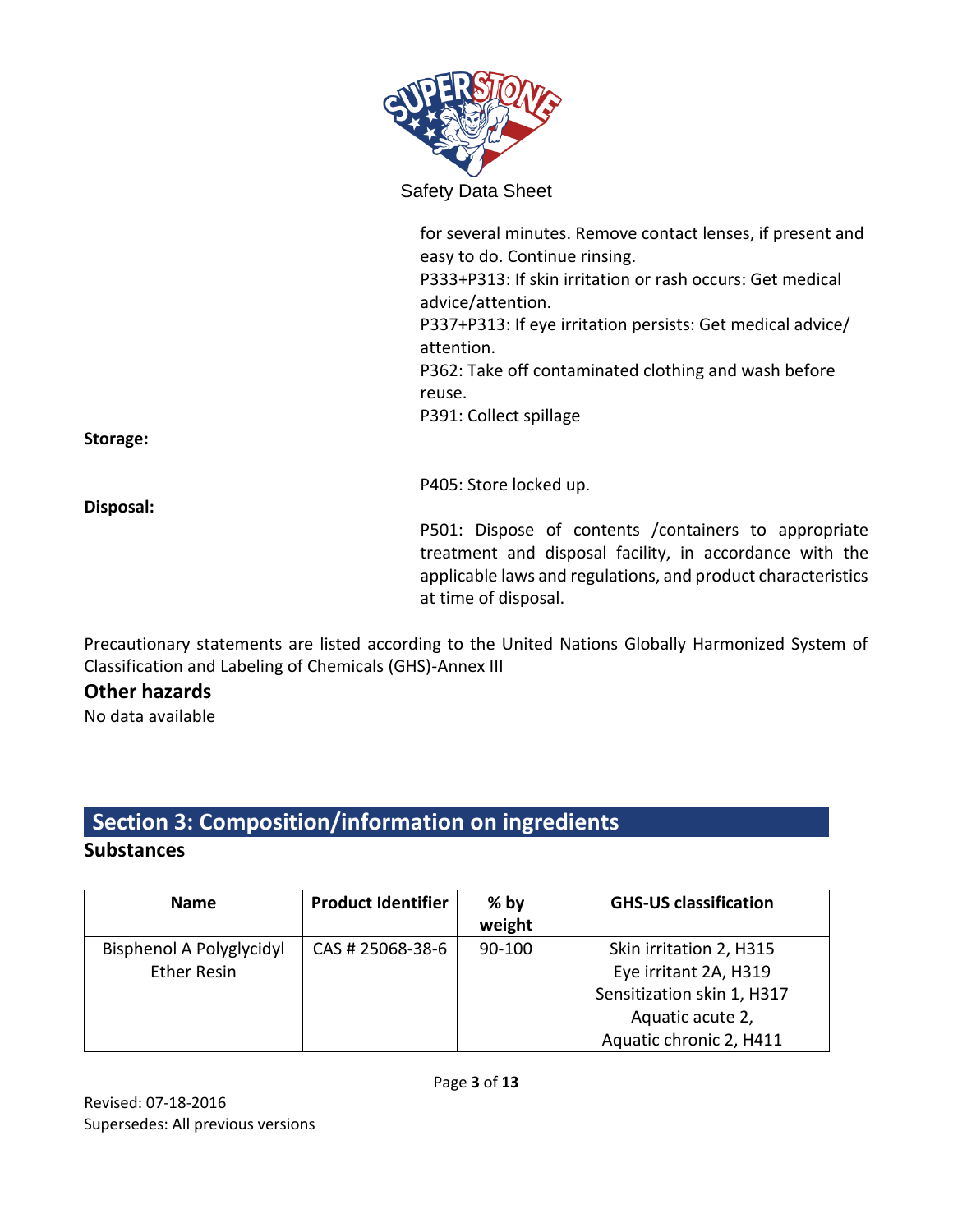

Amounts specified are typical and do not represent a specification. Any other ingredients are either proprietary, non-hazardous or present in amounts below the reportable limits. Exact percentages are being withheld because of trade secret purposes.

# **Section 4: First aid measures**

# **Description of necessary first aid measures**

#### **First-aid measures general:**

Consult a physician. Show this safety data sheet to the doctor in attendance. Move out of dangerous area.

### **First-aid measures after inhalation:**

If breathed in, move person into fresh air. If not breathing, give artificial respiration. Consult a physician. **First-aid measures after skin contact:**

Wash off with soap and plenty of water. Consult a physician.

#### **First-aid measures after eye contact:**

Rinse thoroughly with plenty of water for at least 15 minutes and consult a physician.

### **First-aid measures after ingestion:**

Never give anything by mouth to an unconscious person. Rinse mouth with water. Consult a physician.

# **Most important and effects, both acute and delayed**

### **Symptoms:**

The most important known symptoms and effects are described in the labelling section 2.

# **Indication of any immediate medical attention and special treatment needed** No data available

# **Section 5: Firefighting measures**

### **Extinguishing media**

### **Suitable extinguishing media:**

Use water spray, alcohol-resistant foam, dry chemical or carbon dioxide

### **Unsuitable extinguishing media:**

Not available

# **Special hazards arising from the substance or mixture**

Nature of decomposition products not known.

# **Advice for firefighters**

Page **4** of **13**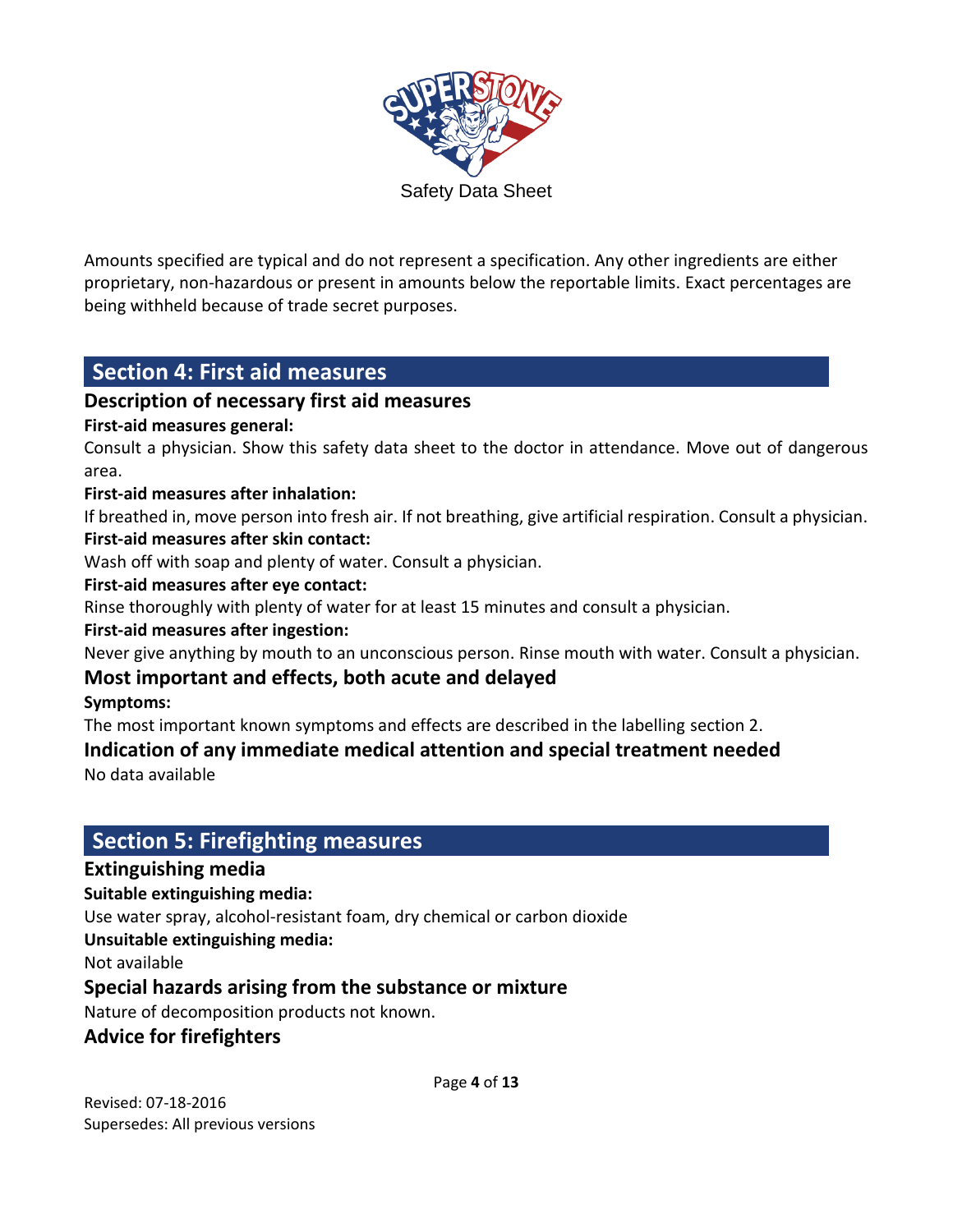

Wear self-contained breathing apparatus for firefighting if necessary.

# **Additional information**

# **Section 6: Accidental release measures**

### **Personal precautions, protective equipment and emergency procedures**

Use personal protective equipment. Avoid breathing vapors, mist or gas. Ensure adequate ventilation. For personal protection see section 8.

### **Environmental precautions**

Prevent further leakage or spillage if safe to do so. Do not let product enter drains. Discharge into the environment must be avoided.

### **Methods and material for containment and cleaning up**

Soak up with inert absorbent material and dispose of as hazardous waste. Keep in suitable, closed containers for disposal.

### **Reference to other sections**

See Section 7 for information on safe handling See Section 8 for information on personal protective equipment See Section 13 for disposal information

# **Section 7: Handling and storage**

# **Precautions for safe handling**

Avoid contact with skin and eyes. Avoid inhalation of vapor or mist. For precautions see section 2.

# **Conditions for safe storage, including any incompatibilities**

Keep container tightly closed in a dry and well-ventilated place. Containers which are opened must be carefully resealed and kept upright to prevent leakage.

# **Specific end use(s)**

Coating and sealant

# **Section 8: Exposure controls/personal protection**

### **Control parameters**

# **Occupational exposure limits:**

Contains no substances with occupational exposure limit values.

### **Exposure controls**

Page **5** of **13**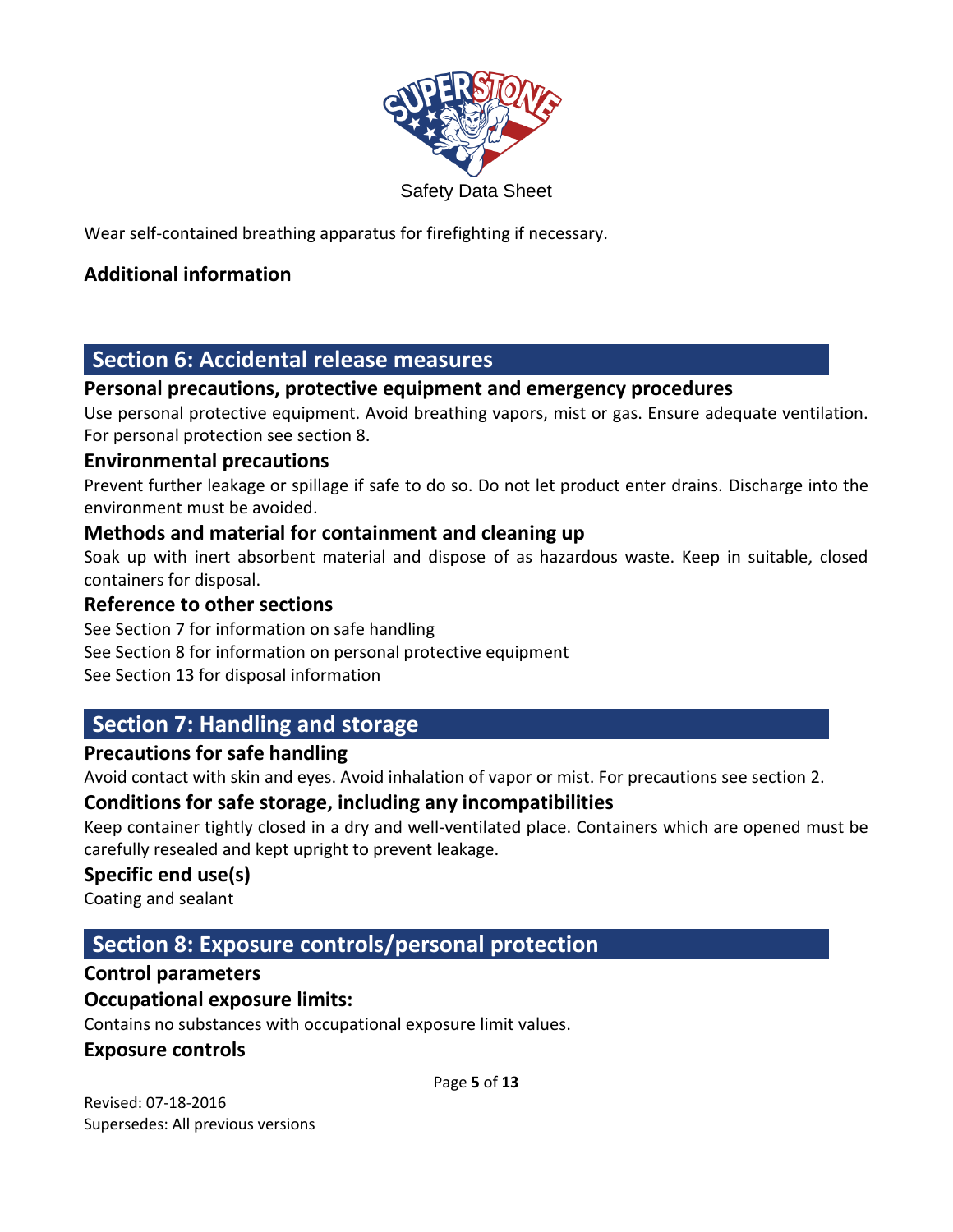

| Appropriate engineering controls:                   | Handle in accordance with good industrial hygiene and<br>safety practice. Wash hands before breaks and at the end<br>of workday.                                                                                                                                                                                                                                                                                                                                  |
|-----------------------------------------------------|-------------------------------------------------------------------------------------------------------------------------------------------------------------------------------------------------------------------------------------------------------------------------------------------------------------------------------------------------------------------------------------------------------------------------------------------------------------------|
| Personal protective equipment:<br>Hand protection:  | Wear fire-proof clothing, protective goggles and gloves.<br>Wear respiratory protection in a poor ventilated<br>environment.                                                                                                                                                                                                                                                                                                                                      |
|                                                     | Use suitable protective gloves if risk of skin contact.                                                                                                                                                                                                                                                                                                                                                                                                           |
| Eye protection:                                     | Face shield and safety glasses Use equipment for eye<br>protection tested and approved under appropriate<br>government standards such as NIOSH (US) or EN 166(EU).                                                                                                                                                                                                                                                                                                |
| Skin and body protection:                           | Wear suitable protective clothing. Wear chemical-resistant<br>gloves, footwear, and protective clothing appropriate for<br>the risk of exposure. Contact health and safety professional<br>manufacturer<br>for<br>specific<br>or<br>information.                                                                                                                                                                                                                  |
| Respiratory protection:<br><b>Hygiene Measures:</b> | Where risk assessment shows air-purifying respirators are<br>appropriate use a full-face respirator with multipurpose<br>combination (US) or type ABEK (EN 14387) respirator<br>cartridges as a backup to engineering controls. If the<br>respirator is the sole means of protection, use a full-face<br>supplied air respirator. Use respirators and components<br>tested and approved under appropriate government<br>standards such as NIOSH (US) or CEN (EU). |
|                                                     | Observe good industrial hygiene practices. Wash hands<br>before breaks and immediately after handling the product.<br>Do not get in eyes. Do not handle until all safety precautions<br>have been read and understood. Obtain special instructions<br>before use. Wash contaminated clothing before reuse. Do<br>not get this material in contact with skin. Contaminated<br>Page 6 of 13                                                                         |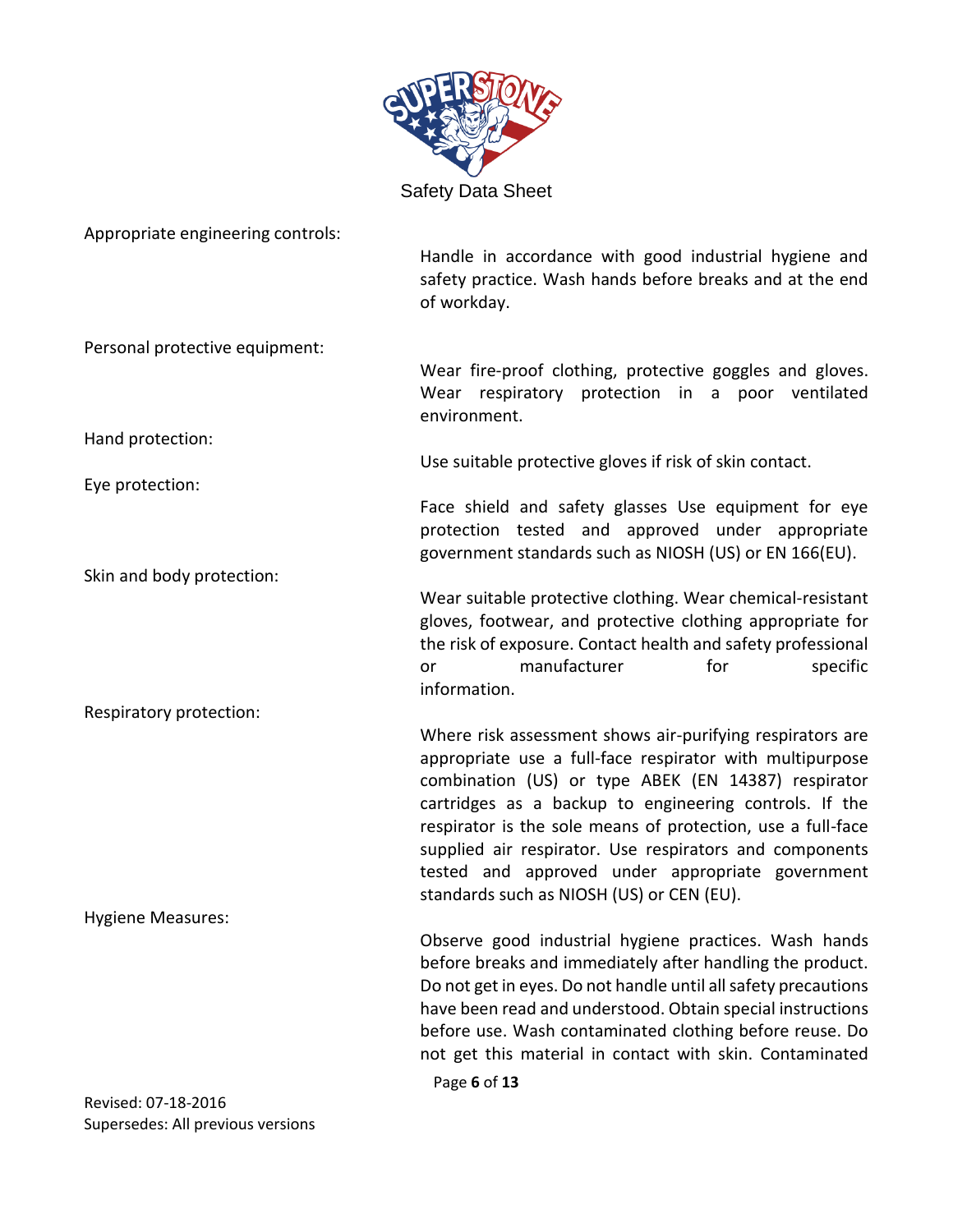

work clothing should not be allowed out of the workplace. Avoid contact with skin.

General information:

Prevent further leakage or spillage if safe to do so. Do not let product enter drains. Discharge into the environment must be avoided.

# **Section 9: Physical and chemical properties**

| Information on basic physical and chemical properties |                        |
|-------------------------------------------------------|------------------------|
| <b>Physical state:</b>                                | Liquid                 |
| Appearance:                                           | Moderatel              |
| Color:                                                | Transpare              |
| Odor:                                                 | Mild arom              |
| <b>Odor threshold:</b>                                | No data av             |
| pH:                                                   | No data av             |
| Relative evaporation rate (butyl acetate=1):          | No data a              |
| <b>Boiling Range: (Initial Boling Point)</b>          | No data av             |
| <b>Melting point:</b>                                 | No data av             |
| <b>Freezing point:</b>                                | Not Deter              |
| <b>Auto-ignition temperature:</b>                     | No data av             |
| <b>Decomposition temperature:</b>                     | No data av             |
| Flammability (solid, gas):                            | Not Applio             |
| Vapor pressure:                                       | $0.03$ mm $\mathsf{h}$ |
| <b>Flash Point:</b>                                   | 252 ° C (4             |
| <b>Flash Point Method:</b>                            | Open Cup               |
| Relative vapor density @ 20 $^{\circ}$ C:             | No data av             |
| <b>Relative density:</b>                              | 1.15-1.17              |
| Density:                                              | 9.58-9.75              |
| Solubility:                                           | Miscible w             |
| Log Pow:                                              | 2.8                    |
| Log Kow:                                              | Not availa             |
| <b>Viscosity, kinematic:</b>                          | Not availa             |
| <b>Viscosity, dynamic:</b>                            | Not availa             |
| <b>Explosive properties:</b>                          | None kno               |
| <b>Oxidizing properties:</b>                          | None kno               |
| <b>Explosive limits:</b>                              | No data a              |

**Appearance:** Moderately viscous material Transparent to straw color **Odor:** Mild aromatic **Odor threshold:** No data available **pH:** No data available **No data available No data available Melting point:** No data available **Not Determined Auto-ignition temperature:** No data available **Decomposition temperature:** No data available **Not Applicable Vapor pressure:** 0.03 mm Hg @ 77 <sup>o</sup> C **Flash Point:** 252 <sup>o</sup> C (486 <sup>o</sup> F) **Open Cup Relative vapor density @ 20 <sup>o</sup> C:** No data available **Density:** 9.58-9.75 lbs / gal **Miscible with water Log Kow:** Not available **Not available Not available Explosive properties:** None known **None known Explosive limits:** No data available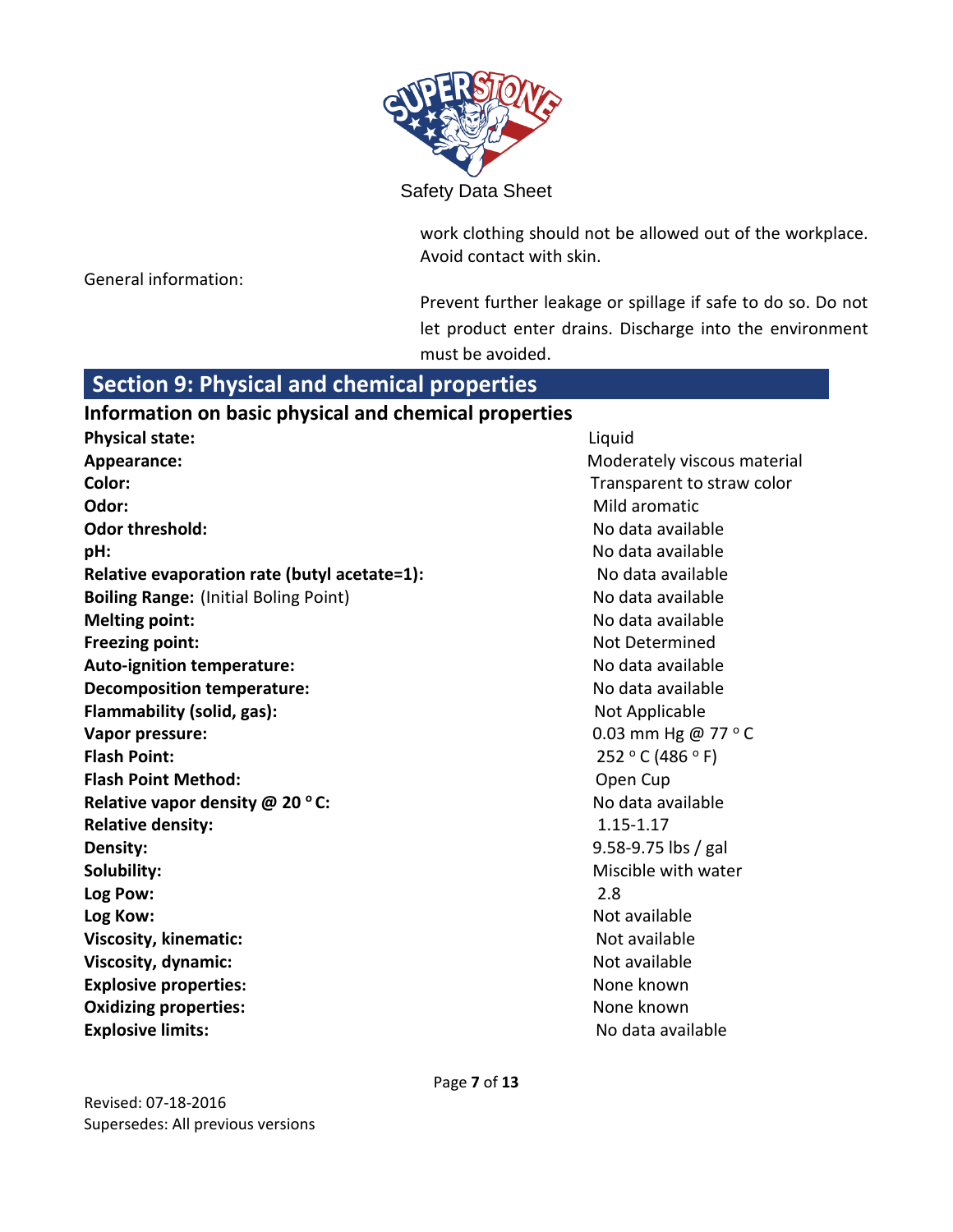

### **Other information:**

N/A denotes Not Available

# **Section 10: Stability and reactivity**

**Reactivity** No data available **Chemical Stability** Product is stable under normal conditions **Conditions to Avoid**  Avoid heat or contamination **Incompatible Materials** Strong oxidizing agents, acids, Amines & Bases **Hazardous Decomposition Products** No data available

# **Section 11: Toxicological information**

**Information on toxicological effects Acute toxicity (list all possible routes of exposure) Oral** LD50 Oral - Rat - 13,600 mg/kg Remarks: Behavioral: Somnolence (general depressed activity). Lungs, Thorax, or Respiration: Dyspnea. Nutritional and Gross Metabolic: Weight loss or decreased weight gain. **Dermal** No data available **Inhalation** No data available. **Repeated dose toxicity Product:** No data available. **Skin Corrosion/Irritation Product:** No data available. **Serious Eye Damage/Eye Irritation Product:** No data available. **Respiratory or Skin Sensitization Product:** No data available. **Carcinogenicity IARC Monographs on the Evaluation of Carcinogenic Risks to Humans:**

Page **8** of **13**

Revised: 07-18-2016 Supersedes: All previous versions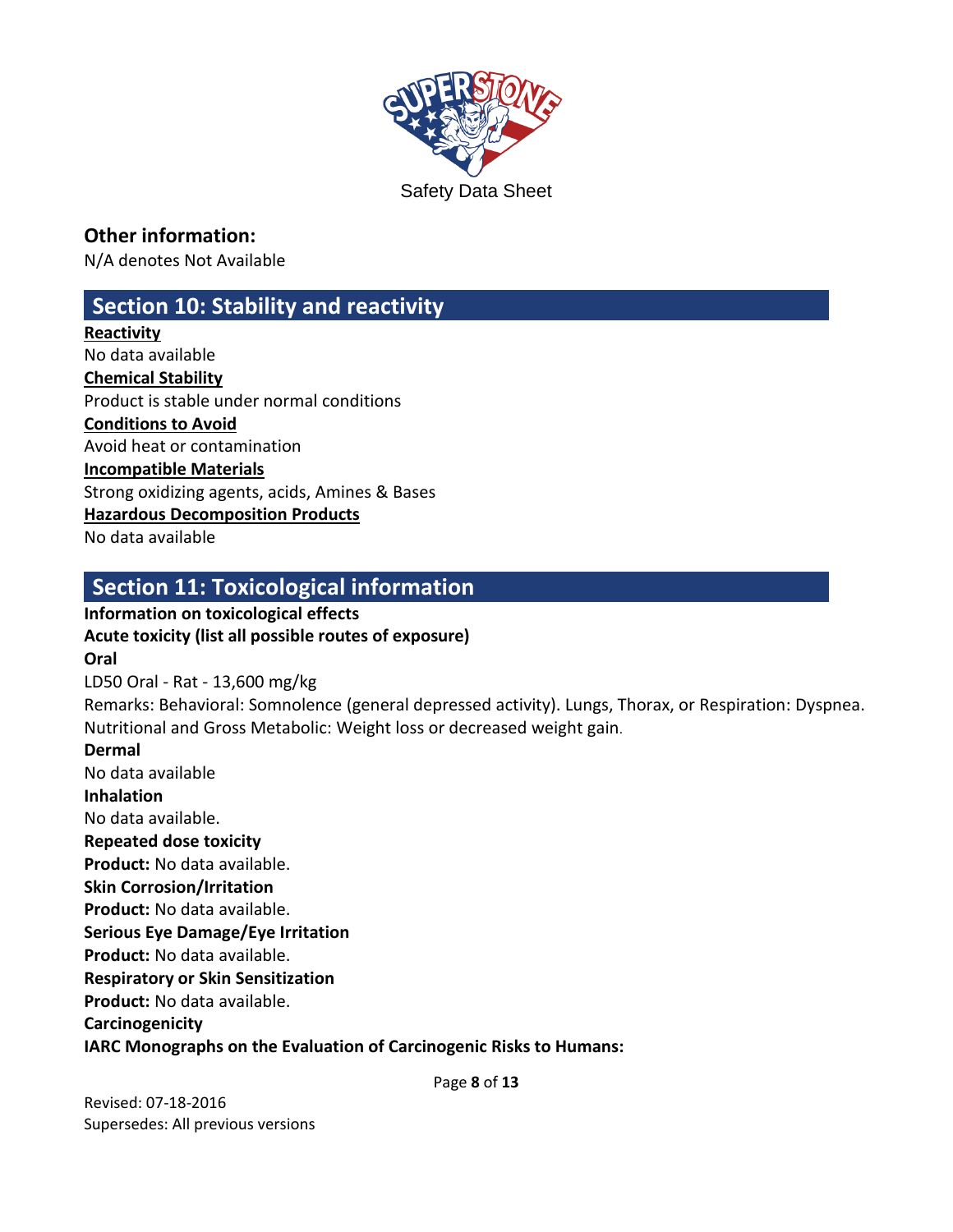

No carcinogenic components identified **US. National Toxicology Program (NTP) Report on Carcinogens:** No carcinogenic components identified **US. OSHA Specifically Regulated Substances (29 CFR 1910.1001-1050):** No carcinogenic components identified **Germ Cell Mutagenicity In vitro Product:** No data available. **In vivo Product:** No data available. **Reproductive toxicity Product:** No data available. **Specific Target Organ Toxicity - Single Exposure Product:** No data available. **Specific Target Organ Toxicity - Repeated Exposure Product:** No data available. **Aspiration Hazard Product:** No data available. **Other effects:** No data available.

# **Section 12: Ecological information**

**Toxicity: Product:** No data available. **Persistence and Degradability Biodegradation Product:** Not readily biodegradable **Bio-accumulative Potential Product:** No data available. **Mobility in Soil:** No data available. **Other Adverse Effects:** An environmental hazard cannot be excluded in the event of unprofessional handling or disposal.

# **Section 13: Disposal considerations**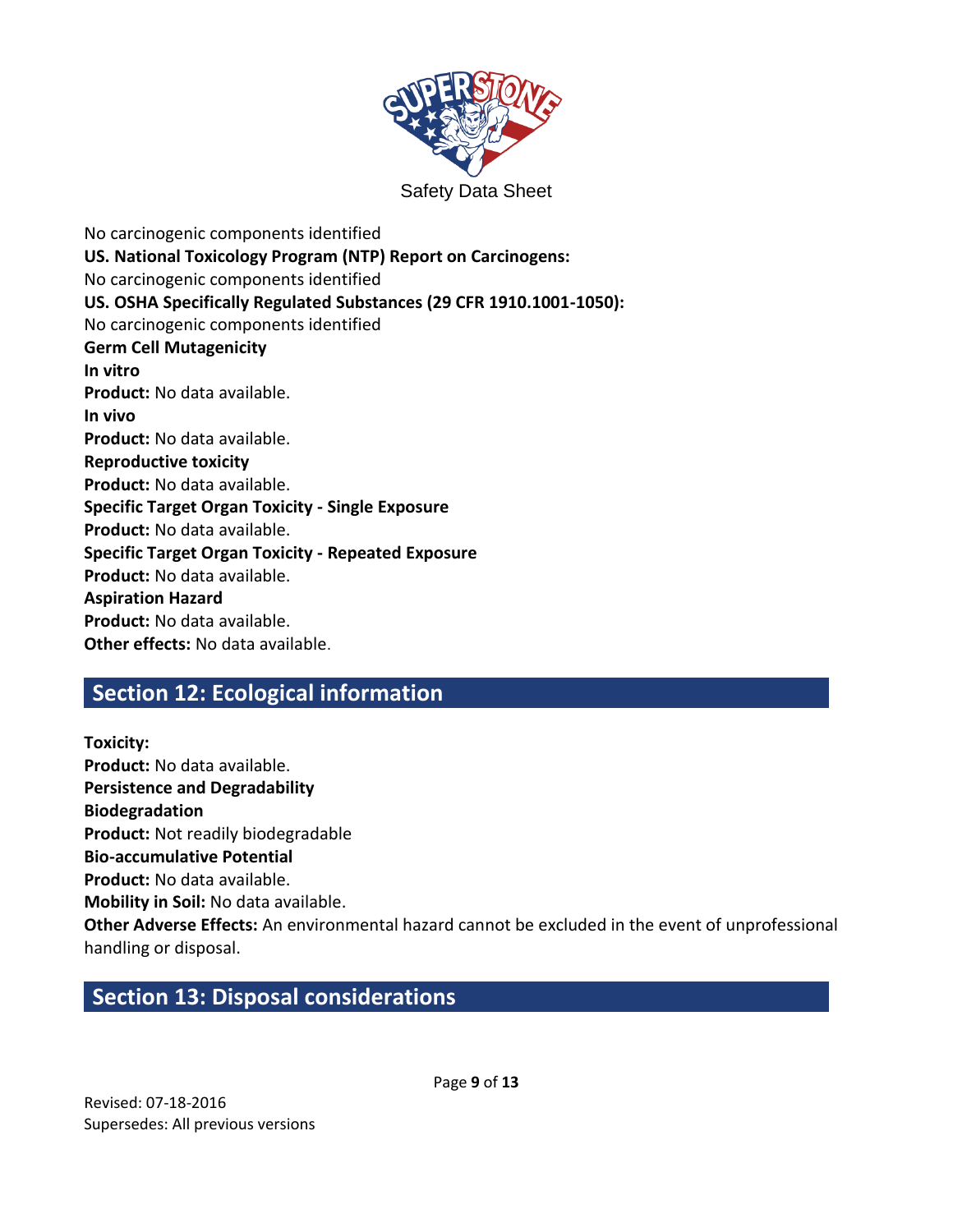

**Disposal instructions:** Offer surplus and non-recyclable solutions to a licensed disposal company. Contact a licensed professional waste disposal service to dispose of this material. **Contaminated Packaging:** Dispose of as unused product.

# **Section 14: Transport information**

| In accordance with ICAO/IATA/DOT/TGD                                 |                                                                                             |
|----------------------------------------------------------------------|---------------------------------------------------------------------------------------------|
| Land transport                                                       |                                                                                             |
| <b>Department of transportation (DOT):</b>                           |                                                                                             |
| <b>NA NUMBER:</b>                                                    | 1993                                                                                        |
| <b>CLASS:</b>                                                        | <b>NONE</b>                                                                                 |
| <b>PACKING GROUP:</b>                                                | Ш                                                                                           |
| <b>PROPER SHIPPING NAME:</b>                                         | Combustible liquid, n.o.s. (Reaction product:<br>bisphenol-A-epichlorhydrin and epoxy resin |
| Poison Inhalation Hazard:                                            | No                                                                                          |
| <b>Transport by sea</b>                                              |                                                                                             |
| <b>UN NUMBER</b>                                                     | 3082                                                                                        |
| INTERNATIONAL MARITIME ORGANIZATION SHIPPING INFORMATION (IMO)       |                                                                                             |
| <b>CLASS:</b>                                                        | <b>NONE</b>                                                                                 |
| <b>PACKING GROUP:</b>                                                | Ш                                                                                           |
| <b>PROPER SHIPPING NAME:</b>                                         | Combustible liquid, n.o.s. (Reaction product:<br>bisphenol-A-epichlorhydrin and epoxy resin |
| Poison Inhalation Hazard:                                            | No                                                                                          |
| Air transport                                                        |                                                                                             |
| INTERNATIONAL AIR TRANSPORT ASSOCIATION SHIPPING INFORMATION (IATA): |                                                                                             |
| <b>UN NUMBER:</b>                                                    | 3082                                                                                        |
| <b>CLASS:</b>                                                        | <b>NONE</b>                                                                                 |
| <b>PACKING GROUP:</b>                                                | Ш                                                                                           |
| DDADED CHIDDING NANAE.                                               | Cambustible liquid n a c (Boastian productu                                                 |

**PROPER SHIPPING NAME:** Combustible liquid, n.o.s. (Reaction product: bisphenol-A-epichlorhydrin and epoxy resin Poison Inhalation Hazard: No

**Further Information:**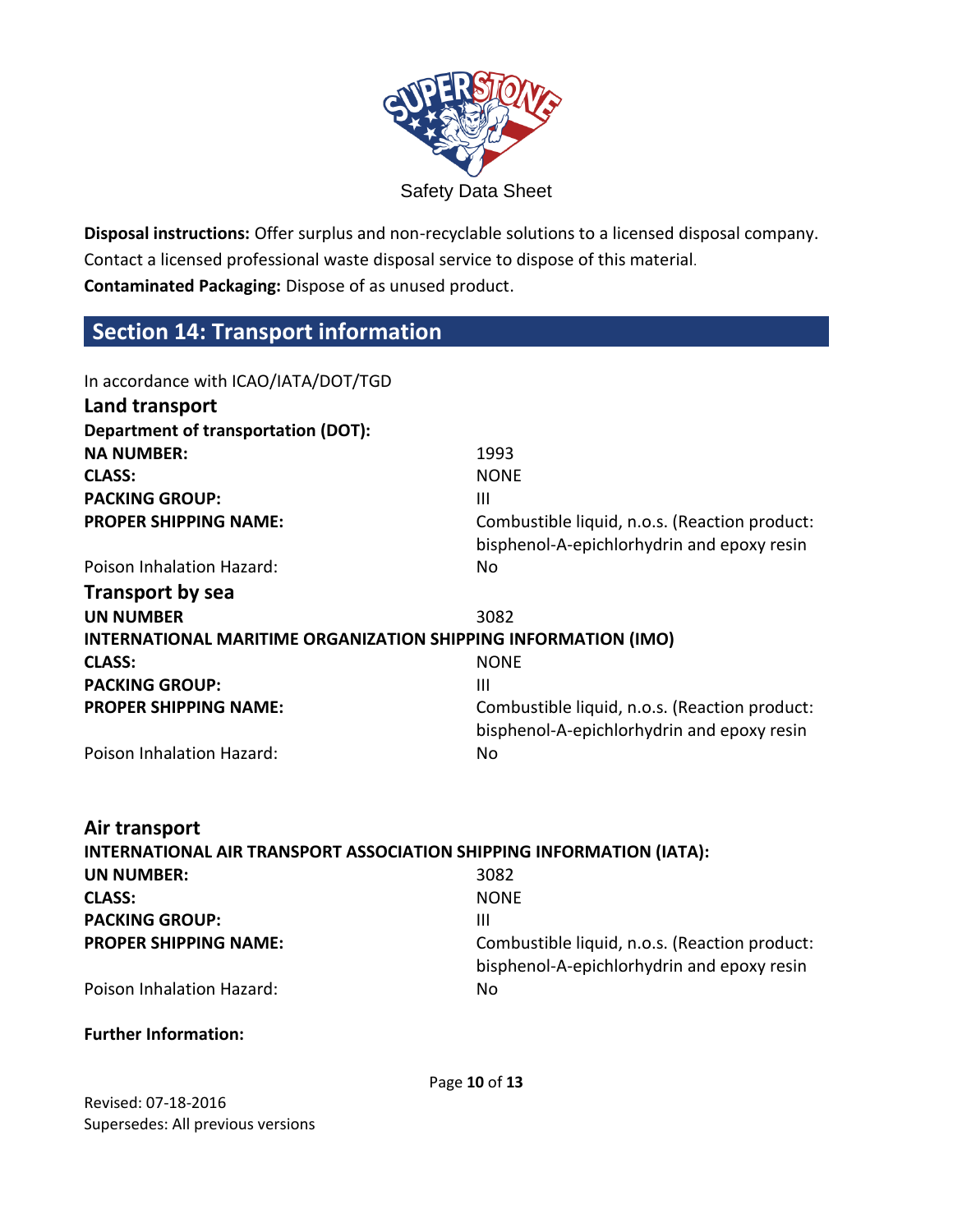

EHS-Mark required (ADR 2.2.9.1.10, IMDG code 2.10.3) for single packagings and combination packagings containing inner packagings with Dangerous Goods > 5L for liquids or > 5kg for solids.

# **Section 15: Regulatory information**

**US Federal Regulations SARA 302 Components** No chemicals in this material are subject to the reporting requirements of SARA Title III, Section 302. **SARA 313 Components** This material does not contain any chemical components with known CAS numbers that exceed the threshold (De Minimis) reporting levels established by SARA Title III, Section 313. **SARA 311/312 Hazards** Acute Health Hazard **Massachusetts Right To Know Components** No components are subject to the Massachusetts Right to Know Act. **Pennsylvania Right To Know Components** Reaction product: bisphenol-A-(epichlorhydrin) and epoxy resin CAS-No. 25068-38-6

### **New Jersey Right To Know Components**

Reaction product: bisphenol-A-(epichlorhydrin) and epoxy resin CAS-No. 25068-38-6

### **California Prop. 65 Components**

This product does not contain any chemicals known to State of California to cause cancer, birth defects, or any other reproductive harm.

# **Section 16: Other information**

**Indication of changes: Other information:** Full text of H phrases:

Page **11** of **13**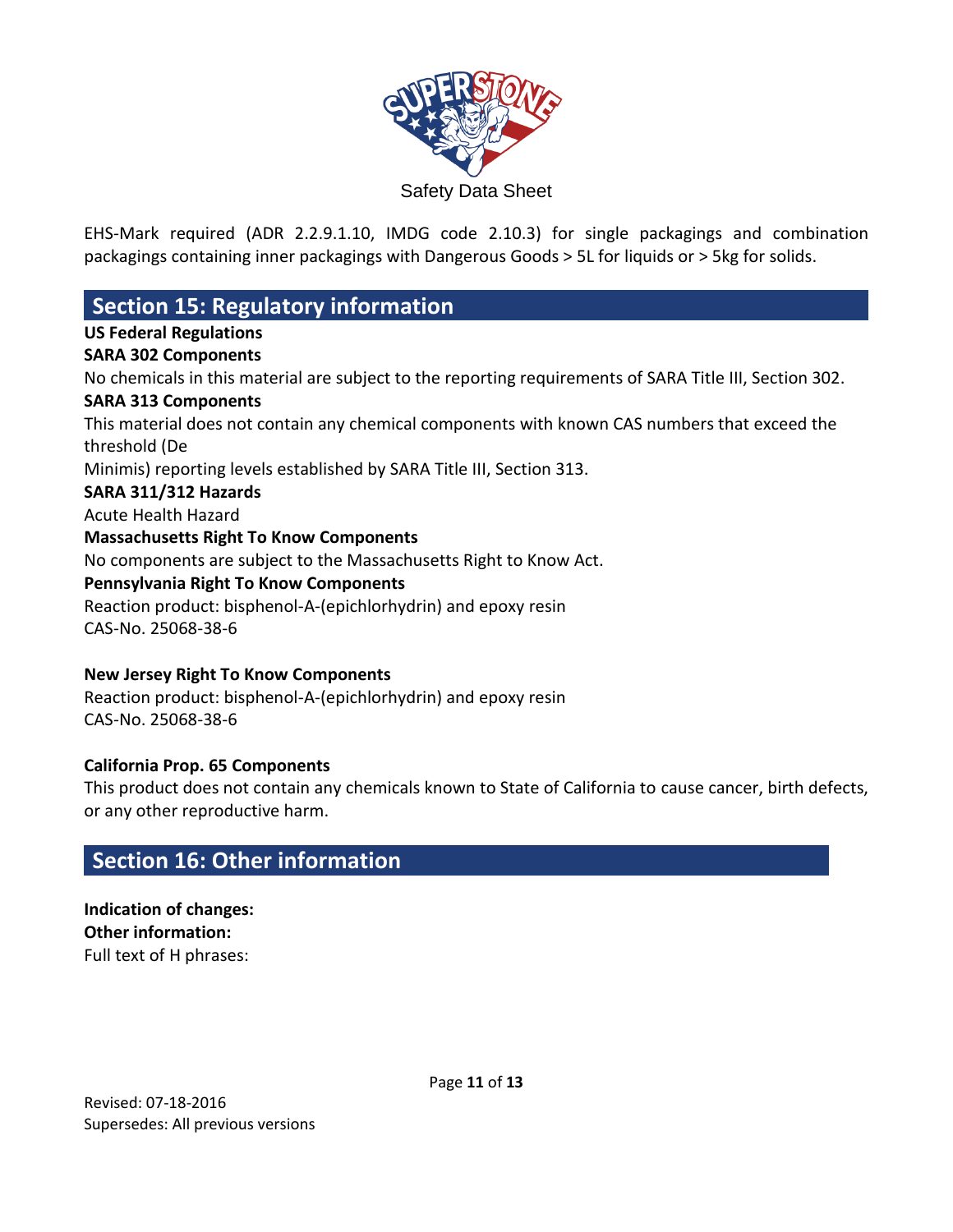



**NFPA health hazard:** 2- Moderately toxic or hazardous material which require additional PPE or equipment than safety goggles and gloves.

**NFPA fire hazard:** 1-Material requires considerable pre-heating, under all ambient temperatures before ignition can occur.

**NFPA reactivity:** 0-Normally stable, even under fire exposure conditions, and not reactive with water

### **Notice to Reader**

The information provided herein is believed to be accurate at the time of preparation or prepared from sources deemed to be reliable, but it is the full responsibility of the user to investigate and comprehend other pertinent sources of information, to comply with all laws and procedures applicable to the safe handling and use of the product and to determine the suitability of the product for its intended use. **Super Stone Inc. makes no warranty, expressed or implied, concerning the product or merchantability or fitness thereof for any purpose or concerning the accuracy of any information provided by Super Stone Inc.**, except that the product shall conform to Super Stone's specification.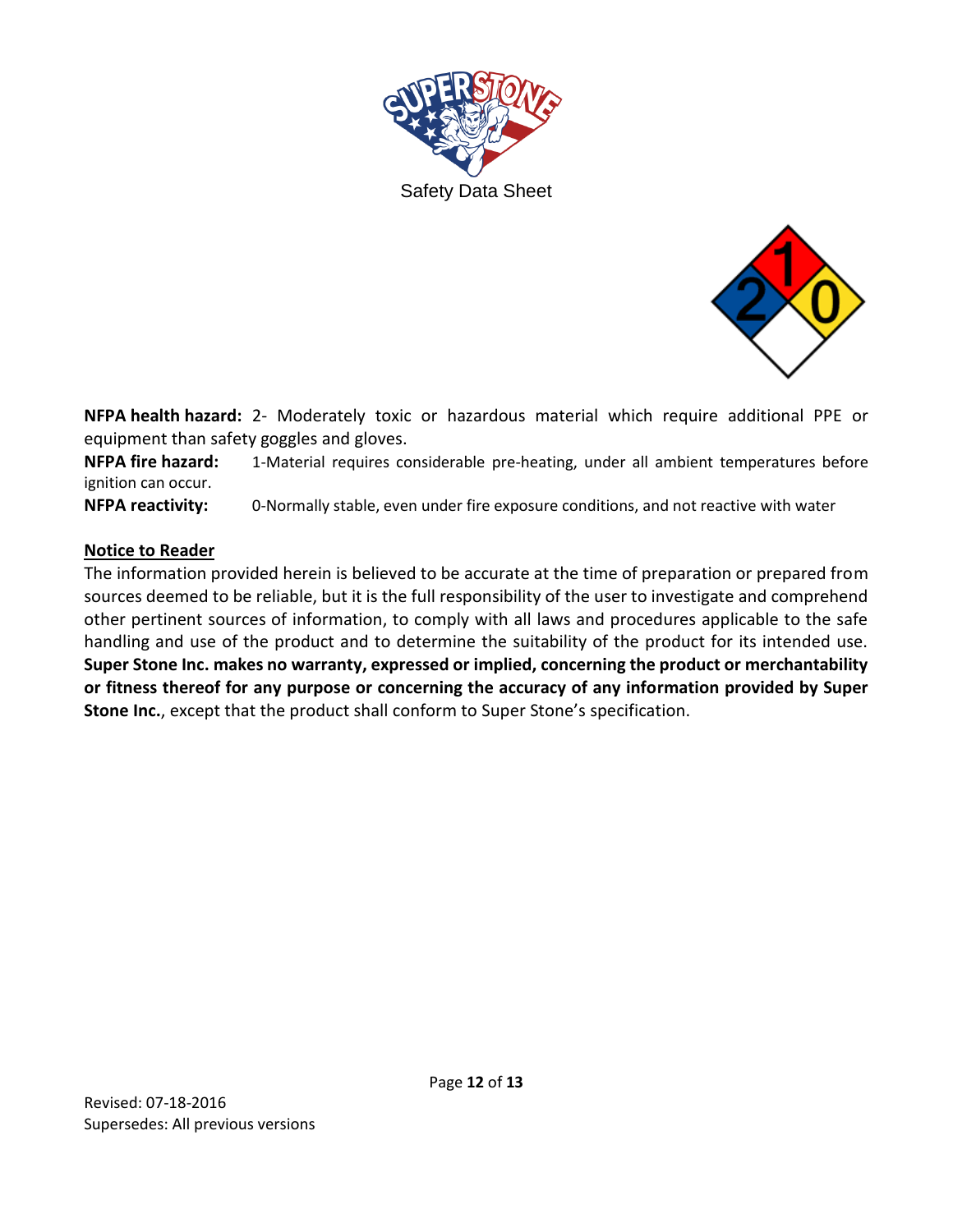

Page **13** of **13**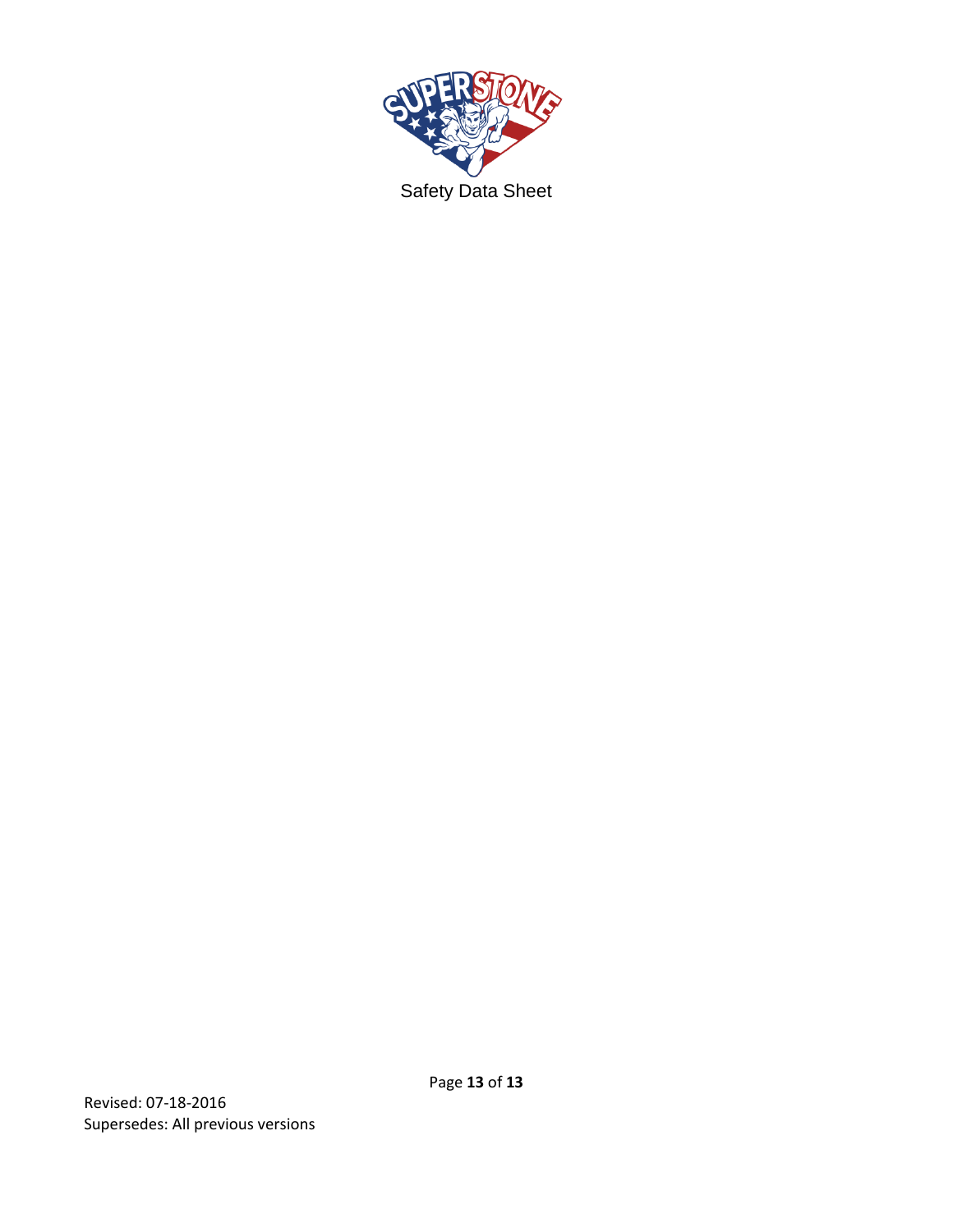

# **Section 1: Identification of the Product/Company**

**Product Identifier: Product Name:** EPOXY HARDENER **Product Code: Relevant identified uses of the substance or mixture Recommended use:** Curing agent for Epoxy resins **Uses advised against:** No additional information available **Details of the supplier of the safety data sheet Manufacturer:**  Super Stone Inc. 1251 Burlington Street

Opa-Locka, FL 33054 United States [www.superstone.com](http://www.superstone.com/)<br>(305) 681-3561

Telephone (General)

# **Emergency telephone number**<br>**Manufacturer:** (800)

**Manufacturer:** (800) 424-9300 (Chemtrec) USA + 1 (703) 527-3887 (Chemtrec) International

# **Section 2: Hazards Identification**

# **Classification of the substance or mixture**

# **GHS-US classification**

Acute toxicity (Inhalation): Category 3, H331 Skin corrosion: Category 1B, H317 Serious eye damage: Category 1, H314 Skin sensitization: Category 1, H314 Reproductive toxicity **Category 2, H361** 

Page **1** of **16**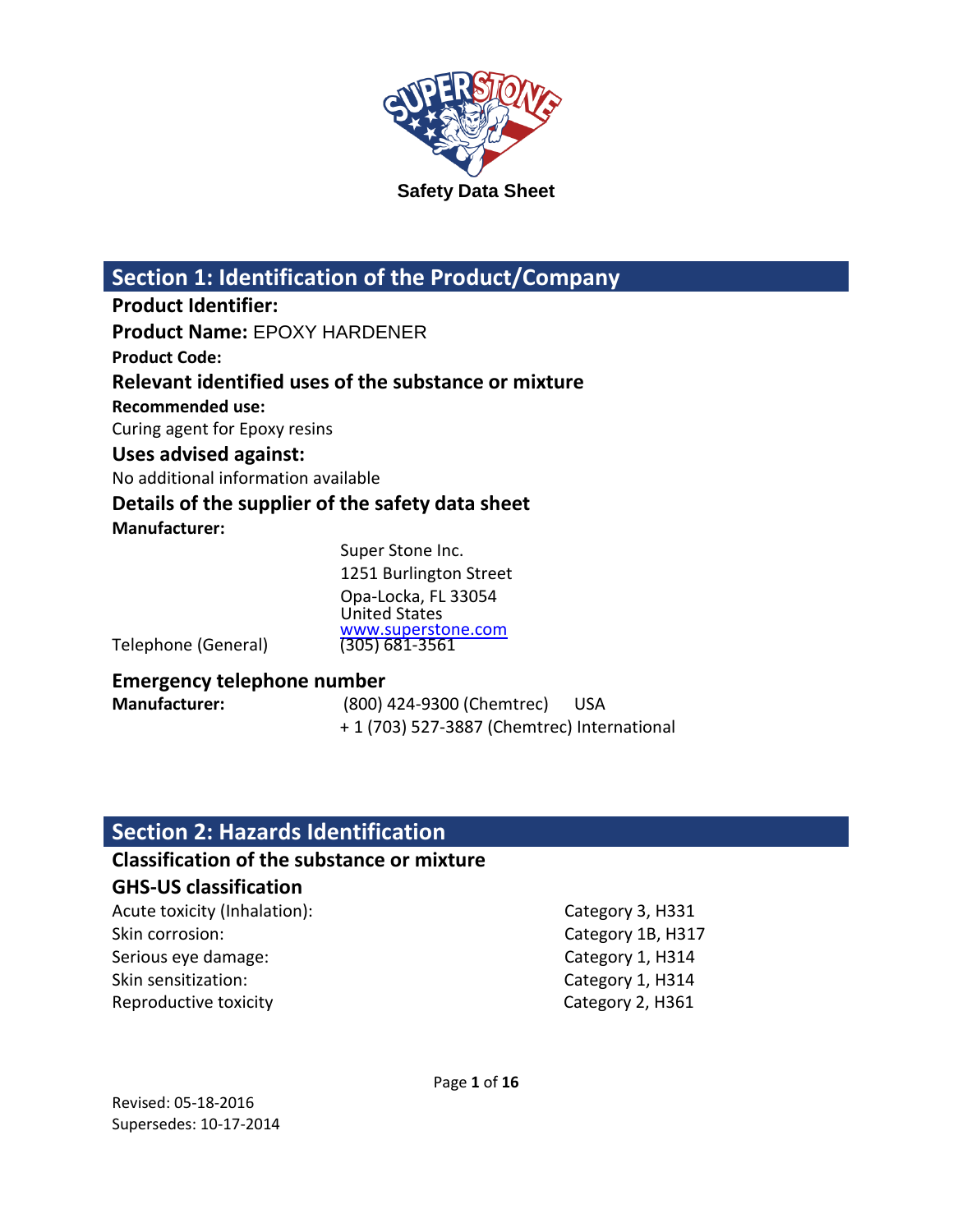

# **Label elements GHS-US labeling**

The substance is classified and labeled according to the Globally Harmonized System (GHS). **Hazard Pictograms (GHS-US)**



**Signal words (GHS-US):** Danger

**Hazards statements (GHS-US):**

H314: Causes severe skin burns and eye damage H317: May cause an allergic skin reaction H331: Toxic if inhaled H361: Suspected of damaging fertility or unborn child

### **Precautionary statements (GHS-US) Prevention:**

Page **2** of **16** P201: Obtain special instructions before use. P202: Do not handle until all safety precautions have been read and understood. P261: Avoid breathing dust/fume/gas/mist/vapors/spray. P264: Wash hands thoroughly after handling. P271: Use only outdoors or in a well-ventilated area P272: Contaminated work clothing should not be allowed out of the workplace. P280: Wear protective gloves/protective clothing/eye protection/face protection.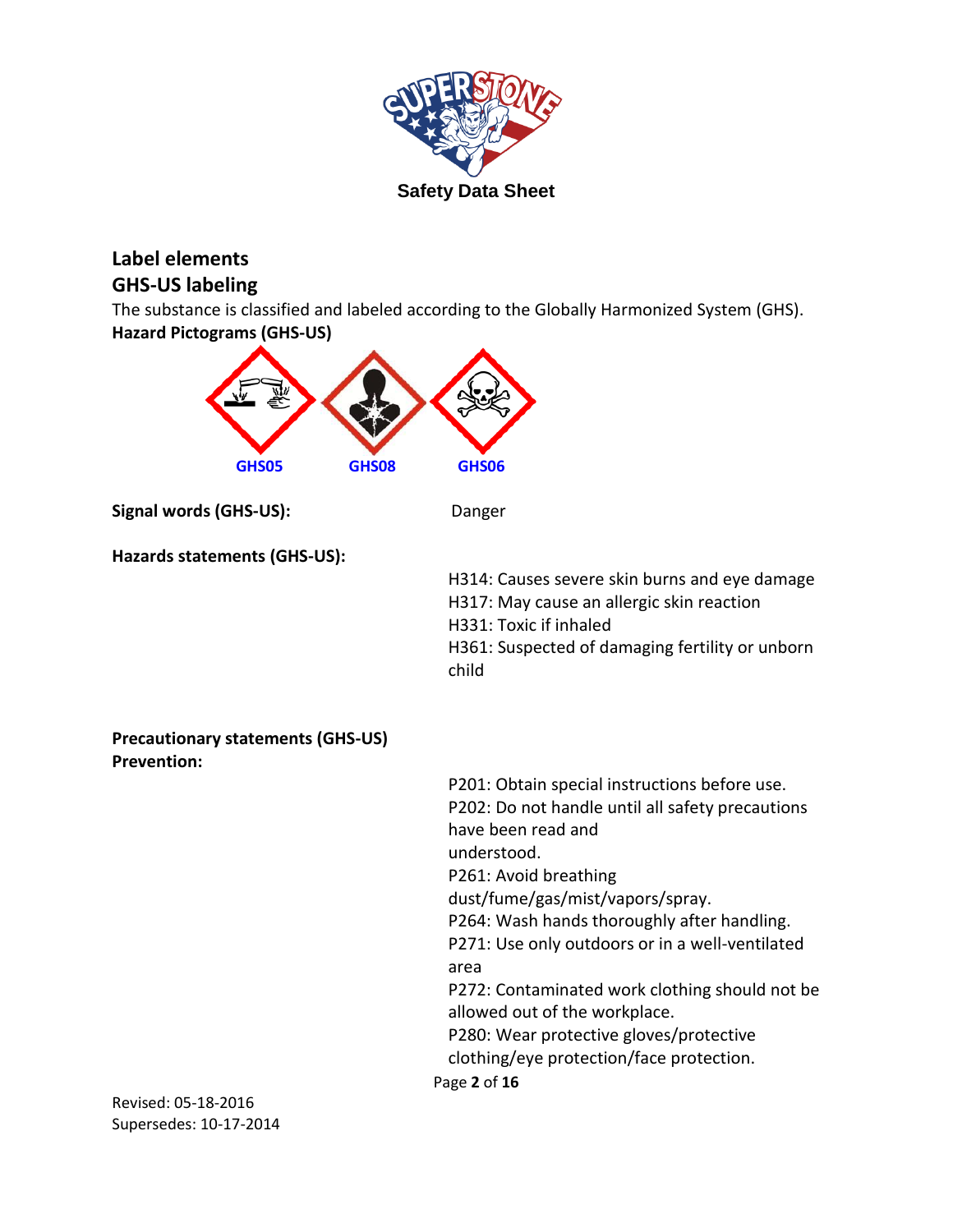|                  | <b>Safety Data Sheet</b>                                                        |  |  |  |
|------------------|---------------------------------------------------------------------------------|--|--|--|
|                  | P281: Use personal protective equipment as<br>required.                         |  |  |  |
| <b>Response:</b> |                                                                                 |  |  |  |
|                  | P301+P330+P331: IF SWALLOWED: rinse mouth.<br>Do NOT induce vomiting.           |  |  |  |
|                  | P303+P361+P353: IF ON SKIN (or hair):                                           |  |  |  |
|                  | Remove/Take off immediately all                                                 |  |  |  |
|                  | contaminated clothing. Rinse skin with                                          |  |  |  |
|                  | water/shower.                                                                   |  |  |  |
|                  | P304+P340: IF INHALED: Remove victim to fresh air                               |  |  |  |
|                  | and keep at rest in a                                                           |  |  |  |
|                  | position comfortable for breathing.                                             |  |  |  |
|                  | P305+P351+P338: IF IN EYES: Rinse cautiously with                               |  |  |  |
|                  | water for several                                                               |  |  |  |
|                  | minutes. Remove contact lenses, if present and<br>easy to do. Continue rinsing. |  |  |  |
|                  | P308+P313: IF exposed or concerned: Get medical                                 |  |  |  |
|                  | advice/attention.                                                               |  |  |  |
|                  | P310: Immediately call a POISON CENTRE/doctor.                                  |  |  |  |
|                  | P333+P313: If skin irritation or rash occurs: Get                               |  |  |  |
|                  | medical advice/attention.                                                       |  |  |  |
|                  | P363: Wash contaminated clothing before reuse.                                  |  |  |  |
| Storage:         |                                                                                 |  |  |  |
|                  | P403+P233: Store in a well-ventilated place. Keep                               |  |  |  |
|                  | container tightly closed.                                                       |  |  |  |
|                  | P405: Store locked up.                                                          |  |  |  |
| Disposal:        | P501 Dispose of contents and containers in                                      |  |  |  |
|                  | accordance with local, regional and international                               |  |  |  |
|                  | regulations                                                                     |  |  |  |

Precautionary statements are listed according to the United Nations Globally Harmonized System of Classification and Labeling of Chemicals (GHS)-Annex III

### **Other hazards**

This product contains a component that is toxic by inhalation when aerosolized or sprayed. Please refer to Section 11 of the SDS for toxicity information. Review the toxicity information against your intended use. If product is not being aerosolized or sprayed, the inhalation toxicity

Page **3** of **16**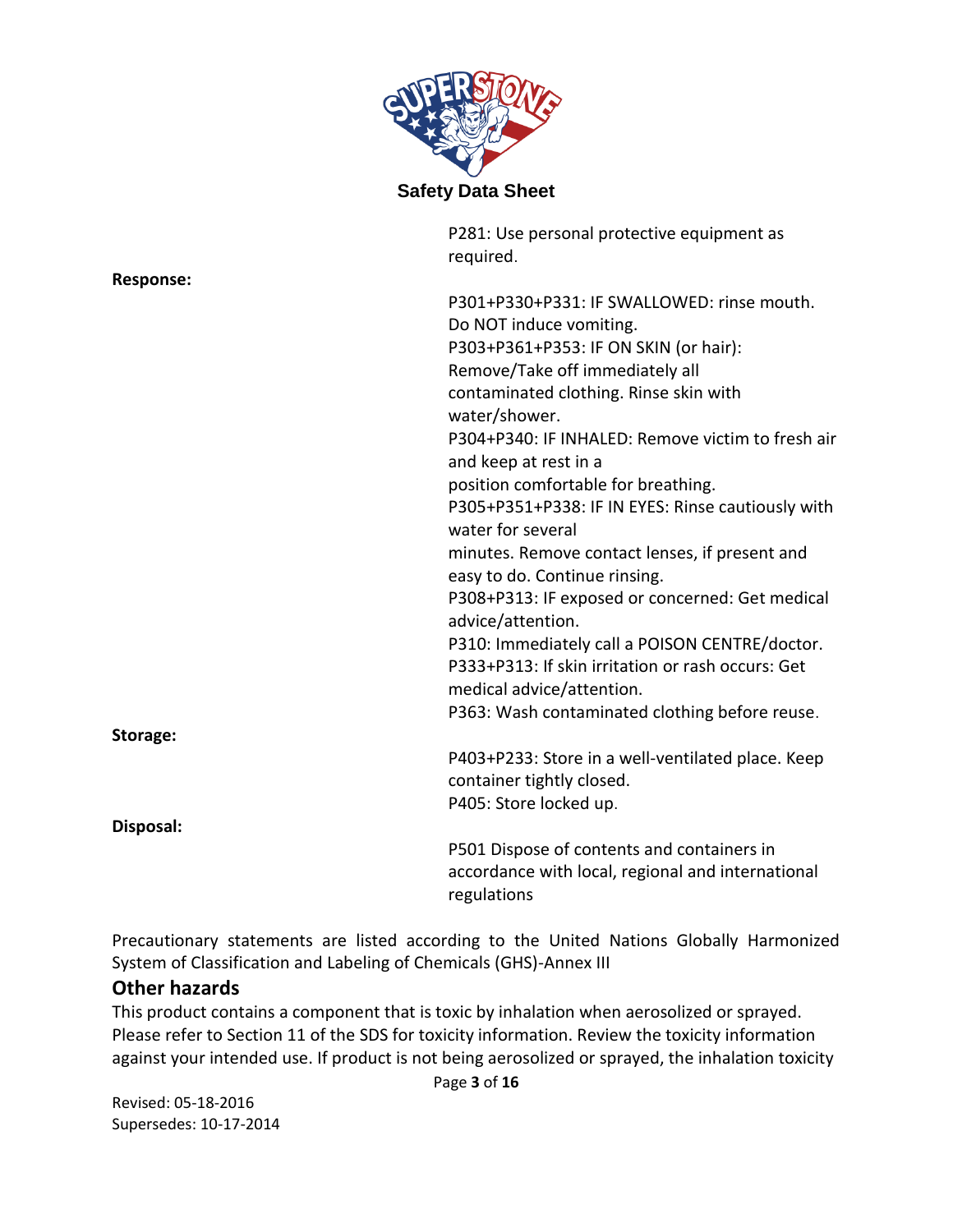

may not be applicable. May cause sensitization by skin contact. Corrosive Very toxic by inhalation. **Unknown acute toxicity (GHS-US)** No data available

# **Section 3: Composition/information on ingredients**

### **Substances**

| <b>Name</b>             | <b>Product Identifier</b> | $%$ by<br>weight | <b>GHS-US classification</b> |
|-------------------------|---------------------------|------------------|------------------------------|
| Diethylenetriamine      | CAS #111-40-0             | $5 - 15$         | Acute toxicity 3, H331       |
|                         |                           |                  | Skin corrosion 1B, H314      |
|                         |                           |                  | Serious eye damage 1, H317   |
|                         |                           |                  | Skin sensitization 1, H317   |
| Tetraethylenepentamine  | CAS # 112-57-2            | $0 - 2.5$        | Acute toxicity 3; H331       |
|                         |                           |                  | Skin corrosion 1B; H314      |
|                         |                           |                  | Skin sensitization 1; H317   |
|                         |                           |                  | Serious eye damage 1, H317   |
| Tofa, reaction products | CAS # 68953-36-6          | $25 - 60$        | Skin corrosion 1B; H314      |
| with TEPA               |                           |                  | Skin sensitization 1; H317   |
|                         |                           |                  | Serious eye damage 1, H317   |
| Phenol, 4,4'-(1-        | CAS # 80-05-7             | $1 - 10$         | Skin corrosion 1B; H314      |
| methylethylidene)bis-   |                           |                  | Skin sensitization 1; H317   |
|                         |                           |                  | Serious eye damage 1, H317   |

Amounts specified are typical and do not represent a specification. Any other ingredients are either proprietary, non-hazardous or present in amounts below the reportable limits. Exact percentages are being withheld because of trade secret purposes.

# **Section 4: First aid measures**

Revised: 05-18-2016 Supersedes: 10-17-2014 Page **4** of **16**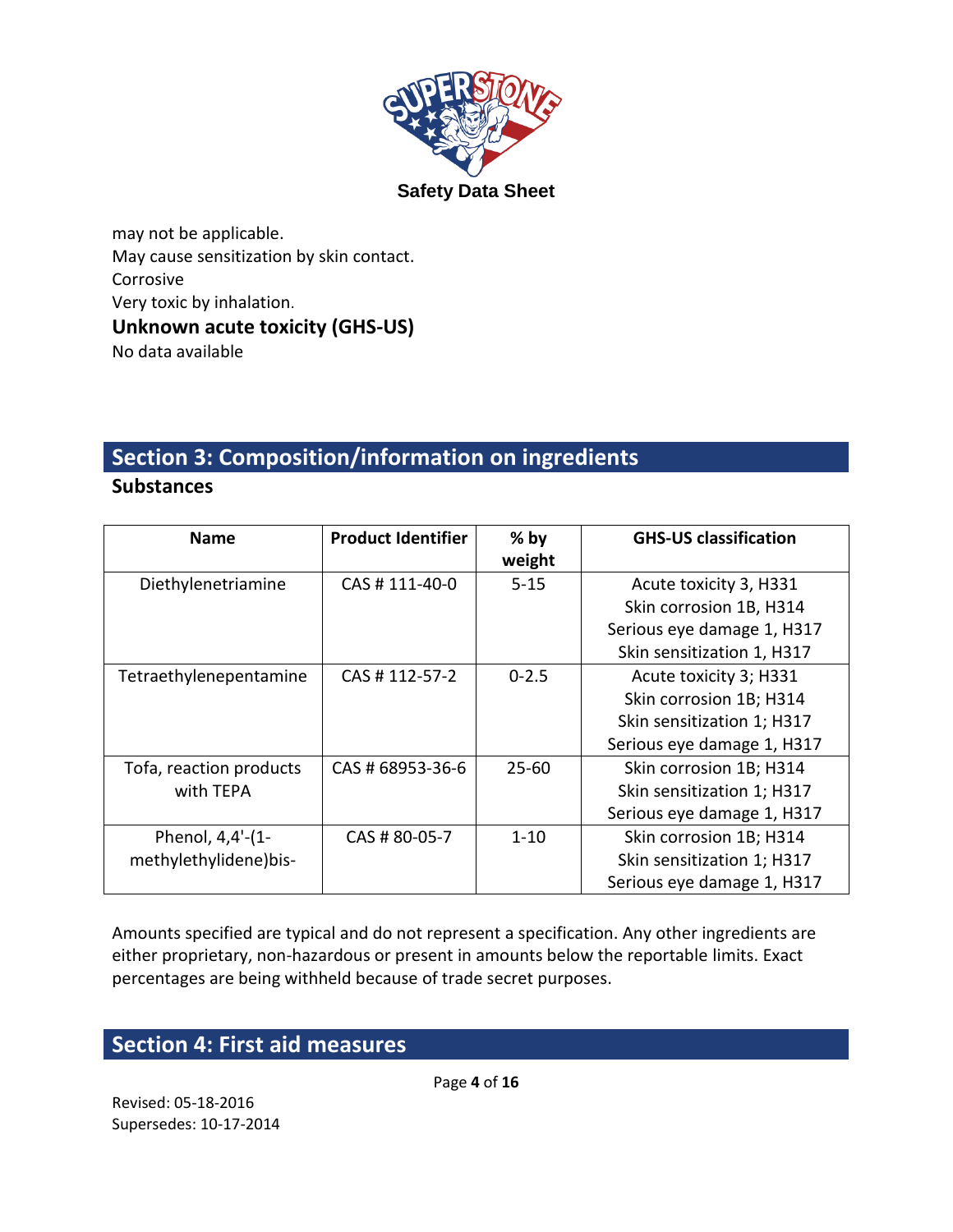

### **Description of necessary first aid measures**

#### **First-aid measures general:**

Seek medical advice. If breathing has stopped or is labored, give assisted respirations. Supplemental oxygen may be indicated. If the heart has stopped, trained personnel should begin cardiopulmonary resuscitation immediately.

#### **First-aid measures after inhalation:**

Move exposed person to fresh air. If not breathing, if breathing is irregular or if respiratory arrest occurs, provide artificial respiration or oxygen by trained personnel. Loosen tight clothing such as a collar, tie, belt or waistband. Get medical attention immediately.

#### **First-aid measures after skin contact:**

Take off contaminated clothing and shoes immediately. Cover wound with sterile dressing. Immediately remove contaminated clothing, and any extraneous chemical, if possible to do so without delay. NOTE TO PHYSICIANS: Application of corticosteroid cream has been effective in treating skin irritation. Initiate and maintain continuous irrigation until the patient receives medical care. If medical care is not promptly available, continue to irrigate for one hour. Flush immediately with copious amounts of water.

#### **First-aid measures after eye contact:**

Hold eyelids apart, initiate and maintain gentle and continuous irrigation until the patient receives medical care. If medical care is not promptly available, continue to irrigate for one hour.

#### **First-aid measures after ingestion:**

Never give anything by mouth to an unconscious person. Do not induce vomiting without medical advice. Prevent aspiration of vomit. Turn victim's head to the side.

# **Most important and effects, both acute and delayed**

#### **Symptoms:**

Asthma; Eye disease; Kidney disorders; Liver disorders; Skin disorders and Allergies

# **Indication of any immediate medical attention and special treatment needed**

No additional information available

# **Section 5: Firefighting measures**

### **Extinguishing media**

#### **Suitable extinguishing media:**

Use Alcohol Resistant Foam, Dry Chemical, Carbon Dioxide, Dry Sand or Limestone Powder

Page **5** of **16**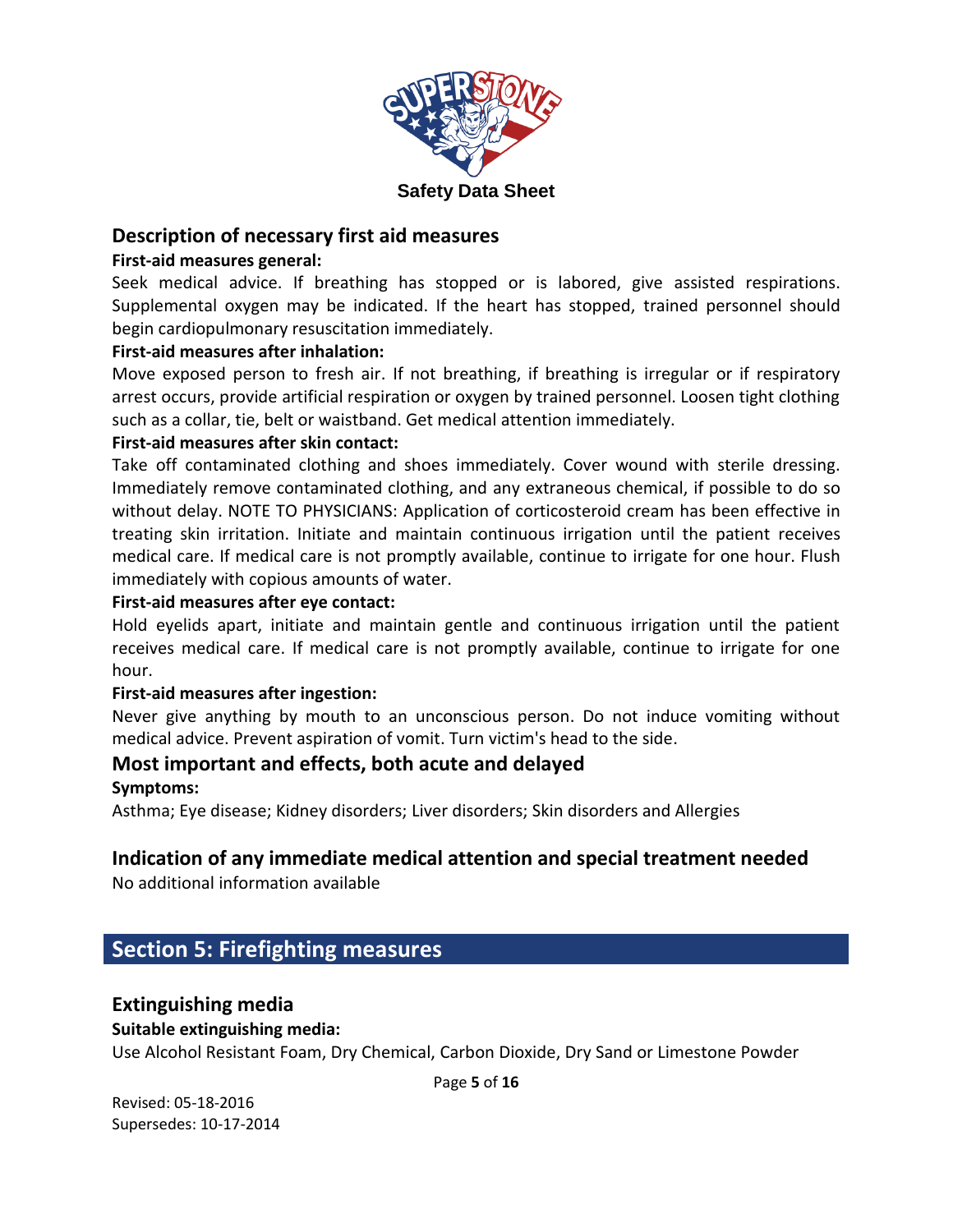

### **Unsuitable extinguishing media:**

None noted

# **Special hazards arising from the substance or mixture**

# **Fire hazard:**

Ammonia gas may be liberated at high temperatures. In case of incomplete combustion an increased formation of oxides of nitrogen (NOx) is to be expected. Incomplete combustion may form carbon monoxide. May generate ammonia gas; May generate toxic nitrogen oxide gases; Burning produces noxious and toxic fumes. Downwind personnel must be evacuated.

### **Explosion hazard:**

Closed containers may rupture when exposed to extreme heat. The product may form peroxides of unknown stability and Oxides of Nitrogen and Carbon.

### **Reactivity:**

During a fire, irritating and or toxic gases and particulate may be generated by thermal decomposition or combustion.

# **Advice for firefighters**

### **Firefighting instructions:**

Use water spray to keep fire exposed containers cool.

# **Protection during firefighting:**

Wear self-contained breathing apparatus (SCBA) equipped with a full face-piece and operated in a pressure demand mode (or other positive pressure mode) and approved protective clothing. Personnel without suitable protection must leave the area to prevent significant exposure to hazardous gases from combustion, burning or decomposition. In an enclosed or poorly ventilated area, wear SBCA during clean up immediately after a fire as well as during the attack phase of the fire-fighting operations.

# **Additional information**

Fire residues and contaminated fire extinguishing water must be disposed of in accordance with local regulations. Do not allow run-off from fire-fighting to enter drains or water courses

# **Section 6: Accidental release measures**

# **Personal precautions, protective equipment and emergency procedures General measures:**

Remove all sources of ignition (flame, hot surfaces and electrical, static or frictional sparks). Avoid contact and avoid breathing the vapors. Use self-contained breathing apparatus.

# **For non-emergency personnel**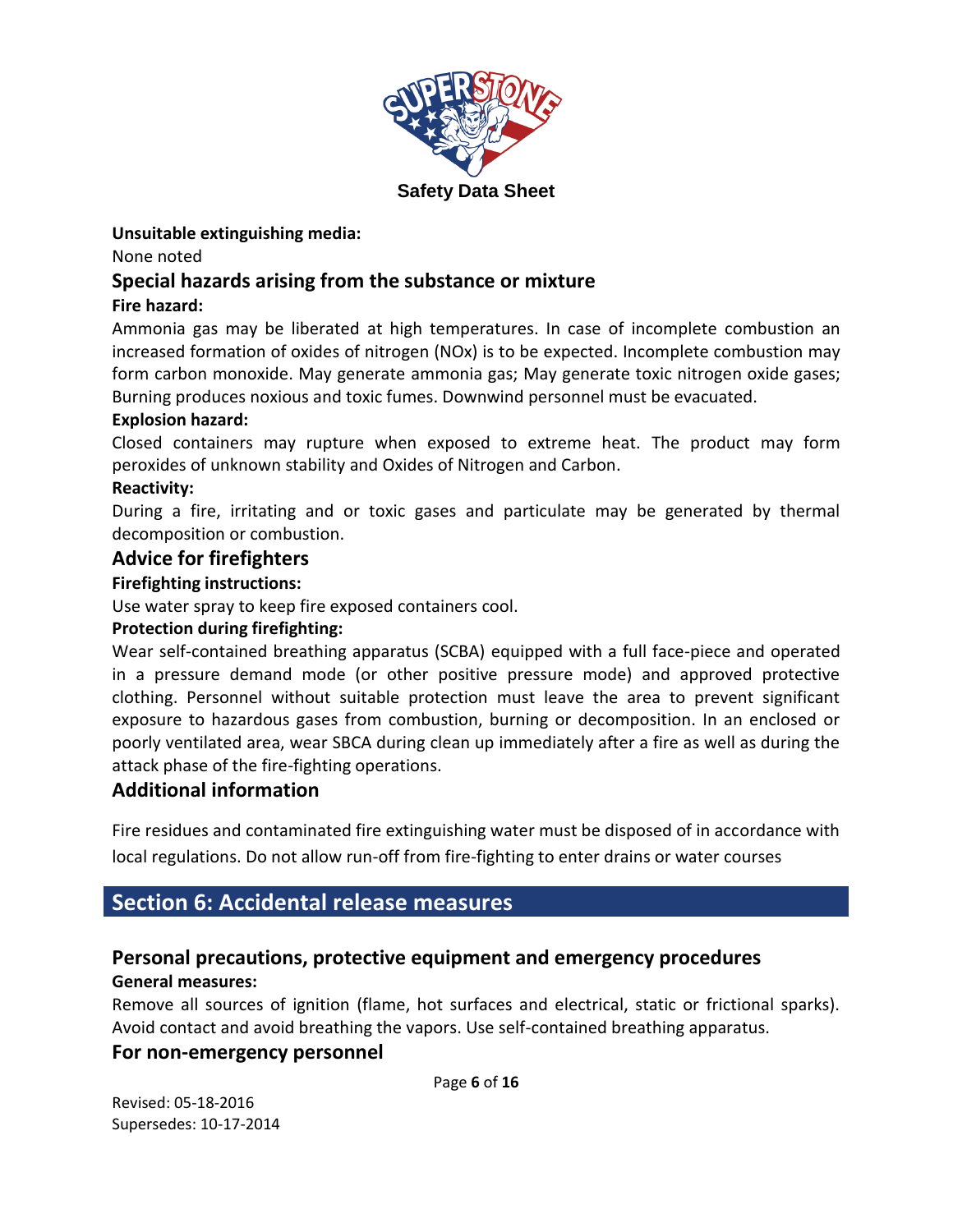

#### **Protective equipment:**

Wear chemical resistance (impervious) gloves

#### **Emergency procedures:**

Evacuate the danger zone; follow emergency precautions. Secure emergency assistance immediately. Avoid contact with material. Do not breathe vapors or mists. If possible provide adequate ventilation.

### **For emergency responders**

#### **Protective equipment:**

Equip clean-up crew with proper protection. Use appropriate personal protection equipment (PPE)

#### **Emergency procedures:**

Do not take action without proper training and emergency equipment. Evacuate surrounding areas. Eliminate all ignition sources including flares and all open flames. Avoid all contact with spiller material. Maintain adequate ventilation and wear appropriate respiratory protection.

### **Environmental precautions**

Avoid dispersal of spilled material and runoff and contact with soil, waterways, drains and sewer.

# **Methods and material for containment and cleaning up**

### **For containment:**

Stop leak if without risk. Move containers from spill area. Approach release from upwind. Prevent entry into sewers, surface waters, basements or confined areas. Wash spillage into effluent treatment plant.

#### **Methods for cleaning up:**

Contain and collect spillage using appropriate personal protective equipment. Chemical resistant, impervious gloves complying with an approved standard should be worn at all times when handling chemical products or if a risk assessment indicates that this is necessary. Collect and contain spillage with a non-combustible, absorbent material (e.g. sand, earth, vermiculite or diatomaceous earth) and place in a container for disposal in accordance with local regulations.

### **Reference to other sections**

See Section 7 for information on safe handling See Section 8 for information on personal protective equipment See Section 13 for disposal information

# **Section 7: Handling and storage**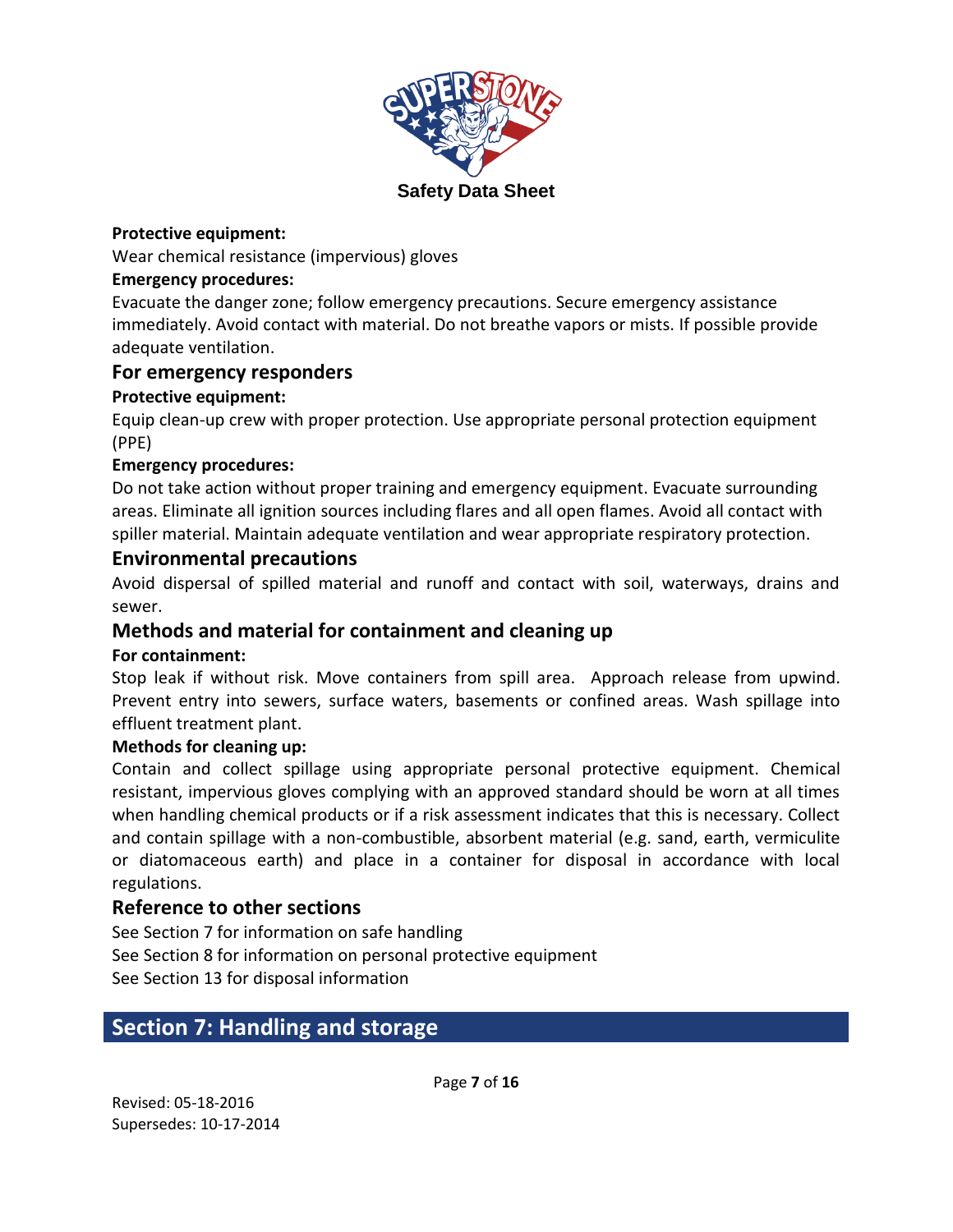

# **Precautions for safe handling Additional hazards when processed:**

### **Precautions for safe handling:**

Ensure good ventilation/exhaustion at the workplace. Do not breathe dust, vapor, mist or gas. Persons with a history of skin sensitization problems should not be employed in any process in which this product was used. Do not get in eyes

### **Hygiene measures:**

Eating, drinking and smoking should be prohibited in areas where this material is handled, stored and processed. Workers should wash hands and face before eating, drinking and smoking.

# **Conditions for safe storage, including any incompatibilities**

### **Technical measures:**

Proper grounding procedures to avoid static electricity should be followed. Ground/bond container and receiving equipment. Use explosion proof electrical, lighting and ventilating equipment.

#### **Storage conditions:**

Keep containers tightly closed and upright when not in use. Keep from freezing. Protect from physical damage.

### **Incompatible products:**

See section 10

### **Incompatible materials:**

See section 10

### **Storage area:**

The product should be stored in a cool, dry and well ventilated area, at ambient temperature directly out of the sunlight.

### **Special rules on packaging:**

Do not store in open, unlabeled or mislabeled containers. Keep containers closed at all times when not in use.

# **Specific end use(s)**

Coating

**Section 8: Exposure controls/personal protection**

# **Control parameters Occupational exposure limits:**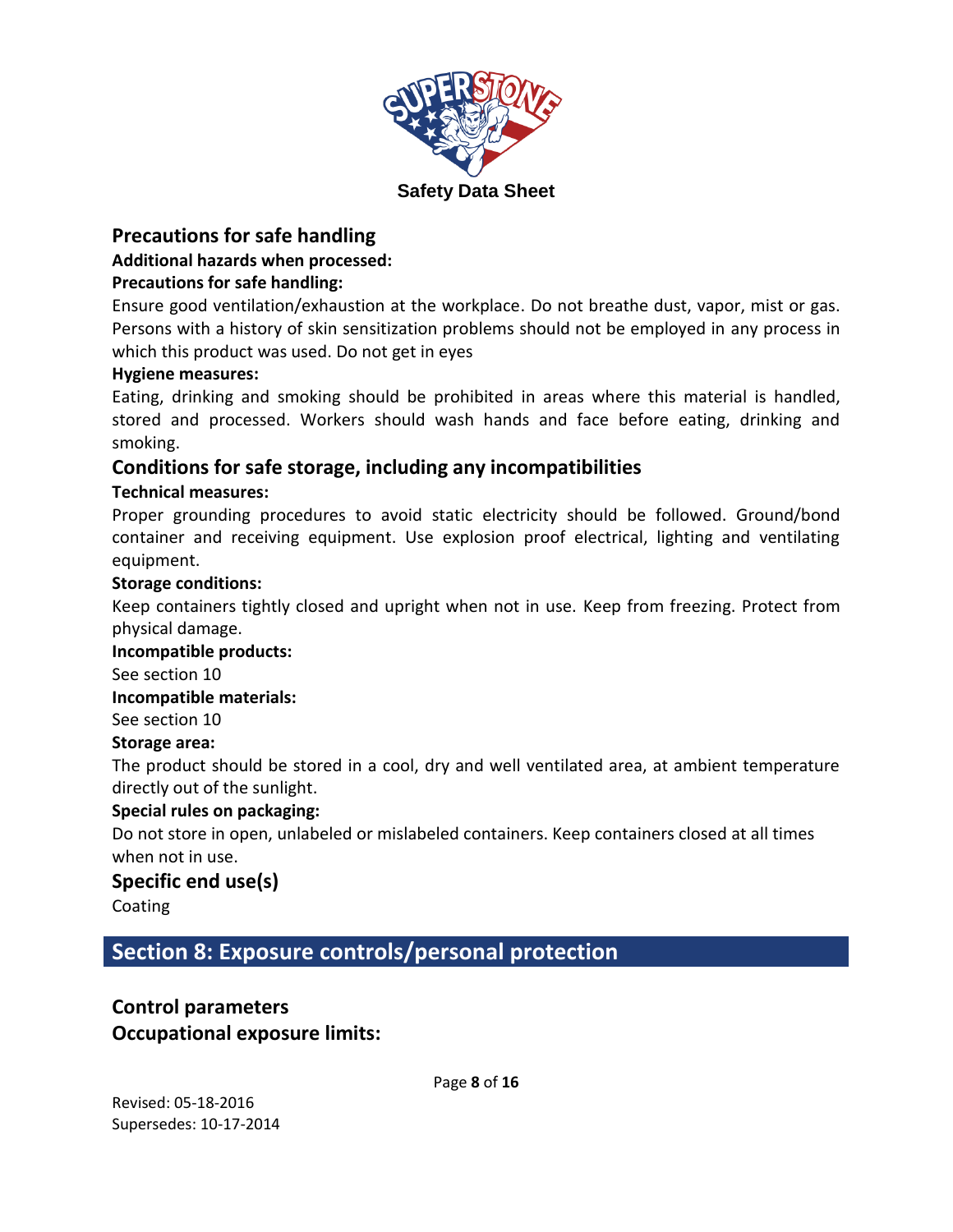

| <b>Chemical Name</b>   | CAS#     | <b>EXPOSURE LIMITS</b> |
|------------------------|----------|------------------------|
| Diethylenetriamine     | 111-40-0 | OSHA PEL 1 ppm         |
|                        |          | ACGIH TLV 1 ppm        |
| Tetraethylenepentamine | 112-57-2 | OSHA PEL 1 ppm         |
|                        |          | ACGIH TLV 1 ppm        |

### **Exposure controls**

Appropriate engineering controls:

|                                | Ensure all national/local regulations are observed.<br>Gas detectors should be used when flammable<br>gases/vapors may be released. Proper grounding       |
|--------------------------------|------------------------------------------------------------------------------------------------------------------------------------------------------------|
|                                | procedures to avoid static electricity should be<br>followed. Use explosion proof equipment. Ensure<br>adequate ventilation, especially in confined areas. |
| Personal protective equipment: |                                                                                                                                                            |
|                                | Wear fire-proof clothing, protective goggles and<br>gloves. Wear respiratory protection in a poor<br>ventilated environment.                               |
| Hand protection:               |                                                                                                                                                            |
|                                | Wear chemically resistant protective gloves                                                                                                                |
| Eye protection:                |                                                                                                                                                            |
|                                | Chemical goggles or safety glasses                                                                                                                         |
| Skin and body protection:      |                                                                                                                                                            |
|                                | Wear fireproof clothing                                                                                                                                    |
| Respiratory protection:        |                                                                                                                                                            |
|                                | If exposure limits are exceeded or irritation is<br>experienced, NIOSH<br>approved<br>respiratory<br>protection should be worn.                            |
| Thermal hazard protection:     |                                                                                                                                                            |
|                                | Wear suitable protection clothing                                                                                                                          |
| Other information:             |                                                                                                                                                            |
|                                | When using, do not eat, drink or smoke                                                                                                                     |

# **Section 9: Physical and chemical properties**

Revised: 05-18-2016 Supersedes: 10-17-2014 Page **9** of **16**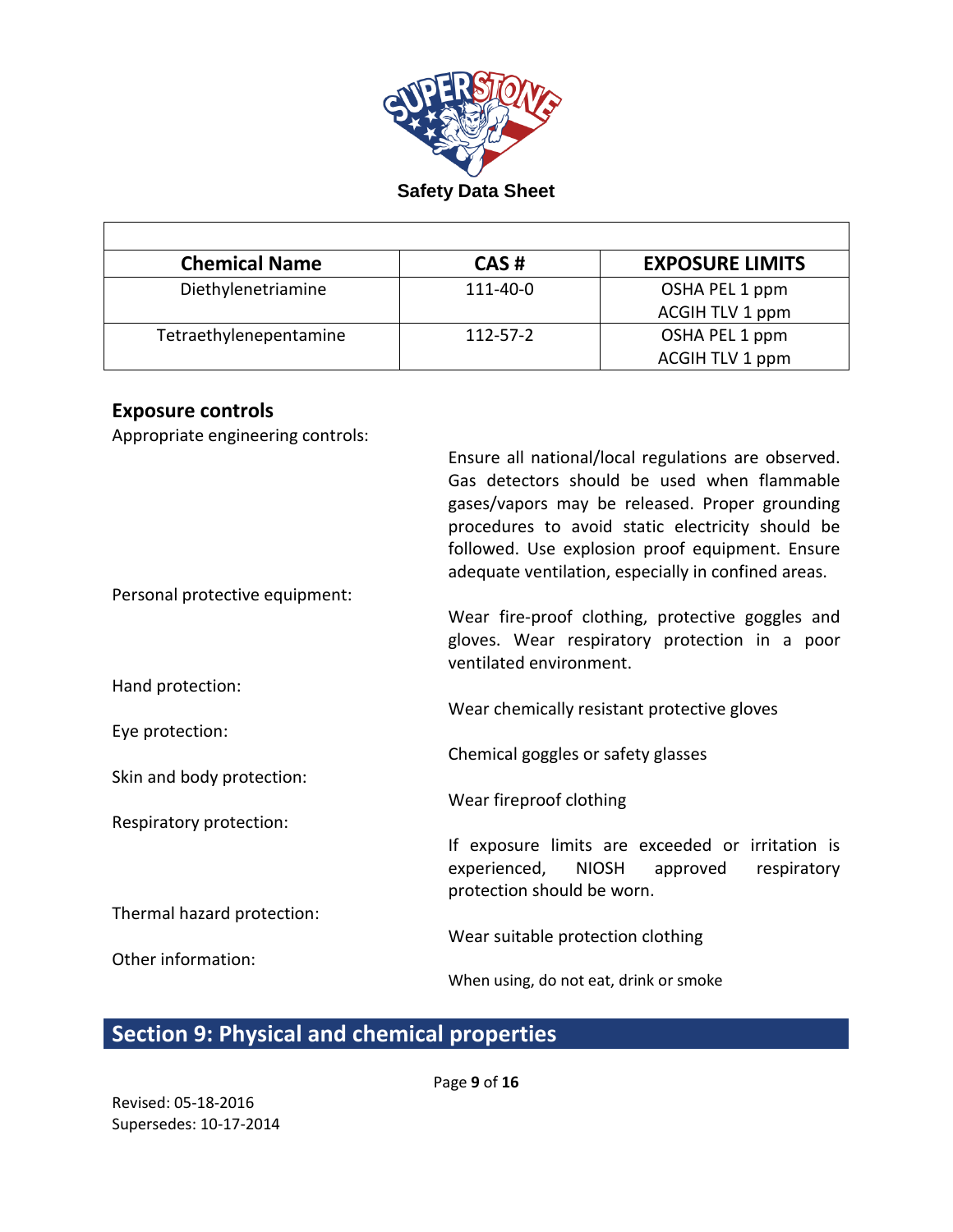

# **Information on basic physical and chemical properties Physical state:** Liquid **Physical state:** Liquid **Physical state:** Liquid **Liquid Appearance:** Transparent to Translucent to Translucent to Translucent to Translucent to Translucent to Translucent to Translucent to Translucent to Translucent to Translucent to Translucent to Translucent to Translucent t **Color:** Amber **Odor:** Ammoniacal **Odor threshold:** No data available and the state of the state of the state of the state of the state of the state of the state of the state of the state of the state of the state of the state of the state of the state of **pH:** Alkaline **Relative evaporation rate (butyl acetate=1):** No data available **Boiling Range:** (Initial Boling Point) >374° F **Melting point:**  $\blacksquare$  **Melting point:**  $\blacksquare$  **Melting point:**  $\blacksquare$  **Melting point:**  $\blacksquare$  **Melting point:**  $\blacksquare$ **Freezing point:** Not Determined **Auto-ignition temperature:** No data available **Decomposition temperature:** No data available **Flammability (solid, gas):** Not Applicable **Vapor pressure:**  $\leq 5.17$  mm Hg @ 21<sup>o</sup> C **Flash Point:** 126° C (259 ° F) **Flash Point Method:** Open Cup **Relative vapor density @ 20 °C: CONFINGUARY EXAMPLE READING HEAVIER (3.7)** Heavier than air (3.7) **Relative density:** 0.98 **Density:** 8.16 lbs / gal **Solubility:** Soluble Soluble Slightly soluble **Log Pow:** Not available the set of the set of the set of the set of the set of the set of the set of the set of the set of the set of the set of the set of the set of the set of the set of the set of the set of the set of **Log Kow:** Not available **Viscosity, kinematic:** Not available **Viscosity, dynamic:** Not available Not available **Explosive properties:** None known **Explosive properties:** None known **Oxidizing properties:** None known and the state of the state of the state of the state of the state of the state of the state of the state of the state of the state of the state of the state of the state of the state of t **Explosive limits:**  $\blacksquare$

# **Other information:**

N/A denotes Not Available

# **Section 10: Stability and reactivity**

### **Reactivity**

Revised: 05-18-2016 Supersedes: 10-17-2014 Page **10** of **16**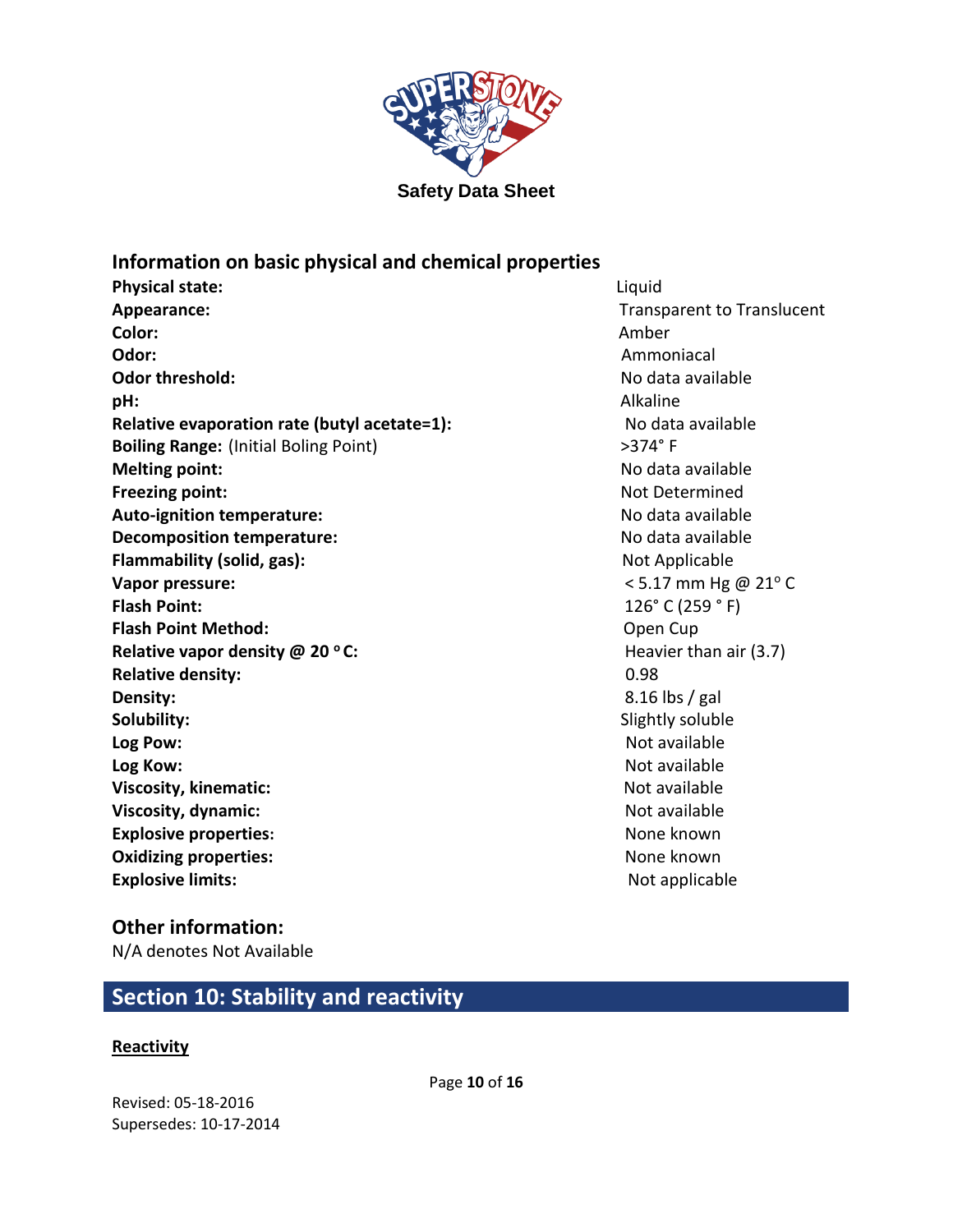

No data available **Chemical Stability** Product is stable under normal storage conditions **Conditions to Avoid**  No data available **Incompatible Materials** Reactive metals (e.g. sodium, calcium, zinc etc.). Materials reactive with hydroxyl compounds. CAUTION! N-Nitrosamines, many of which are known to be potent carcinogens, may be formed when the product comes in contact with nitrous acid, nitrites or atmospheres with high nitrous oxide concentrations. Nitrous acid and other nitrosating agents. Organic acids (i.e. acetic acid, citric acid etc.). Mineral acids. Sodium hypochlorite. Oxidizing agents. Reaction with peroxides may result in violent decomposition of peroxide possibly creating an explosion. Product slowly corrodes copper, aluminum, zinc and galvanized surfaces. **Hazardous Decomposition Products** Nitric Acid Ammonia Nitrogen oxides Nitrogen oxide can react with water vapors to form corrosive nitric acid. Carbon monoxide. Carbon dioxide (CO2). Aldehydes Flammable hydrocarbon fragments. Nitrosamine. Chlorine

# **Section 11: Toxicological information**

# **Information on toxicological effects TOXICITY MEASURES:**

| <b>Chemical Name</b> | <b>LD50/LC50</b> |
|----------------------|------------------|
|                      |                  |

Page **11** of **16**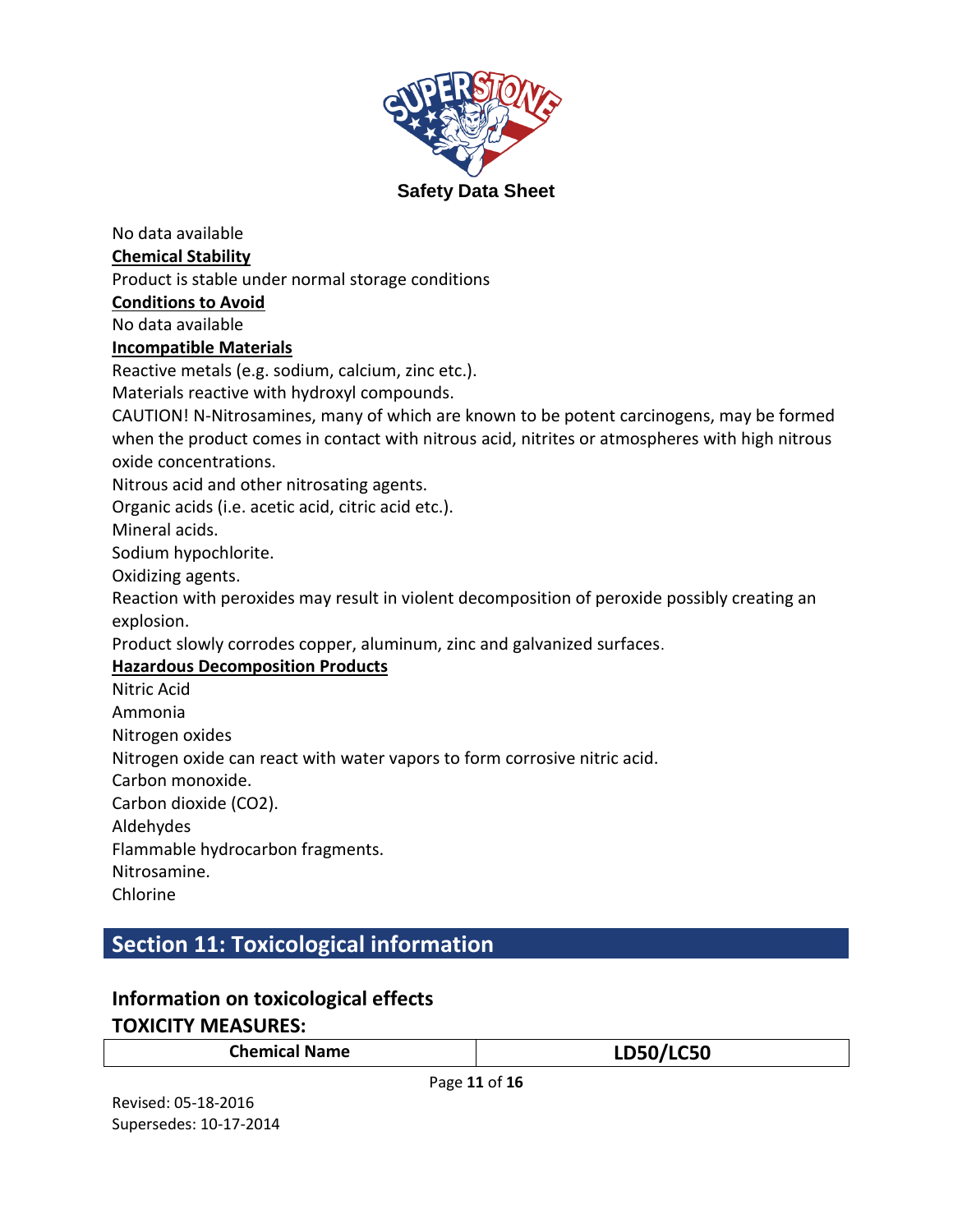

| Diethylenetriamine     | Oral LD50: Rat 3,990 mg/kg<br>Dermal LD50: Rabbit >2,000 mg/kg |
|------------------------|----------------------------------------------------------------|
|                        | Inhalation LC 50: Rat > 0.07 - < 0.3 mg/l/4h                   |
| Tetraethylenepentamine | Oral LD50: Rat >2,000-5,000 mg/kg                              |
|                        | Dermal LD50: Rabbit >1,000-2,000 mg/kg                         |

#### **Skin corrosion/irritation:**

Irritation, may cause burns on long term exposure

#### **Serious eye damage/irritation:**

Risk of serious eye damage and blindness is probable

#### **Respiratory or skin sensitization:**

Not classified, not sensitizing

#### **Germ cell mutagenicity:**

This product presents negative results of mutagenicity in mammals.

#### **Carcinogenicity:**

Not listed by ACGIH, IARC, NTP, or CA Prop 65.

#### **Reproductive toxicity:**

Demonstrated reproductive toxicity

#### **Specific target organ toxicity (single exposure):**

Central nervous system

### **Specific target organ toxicity (repeated exposure):**

May cause damage to organs (Central Nervous System) through prolonged or repeated exposure

#### **Aspiration hazard:**

No information available

### **Symptoms/injuries after inhalation:**

The product contains organic solvents which in case of overexposure may depress the central nervous system. Abusive inhalation has been reported to be associated with birth defects in the offspring of the abusers.

#### **Symptoms/injuries after eye contact:**

Burning and stinging of the eyes may persist

### **Symptoms/injuries after ingestion:**

Harmful if swallowed as product may enter lungs

# **Section 12: Ecological information**

All work practices must be aimed at eliminating environmental contamination.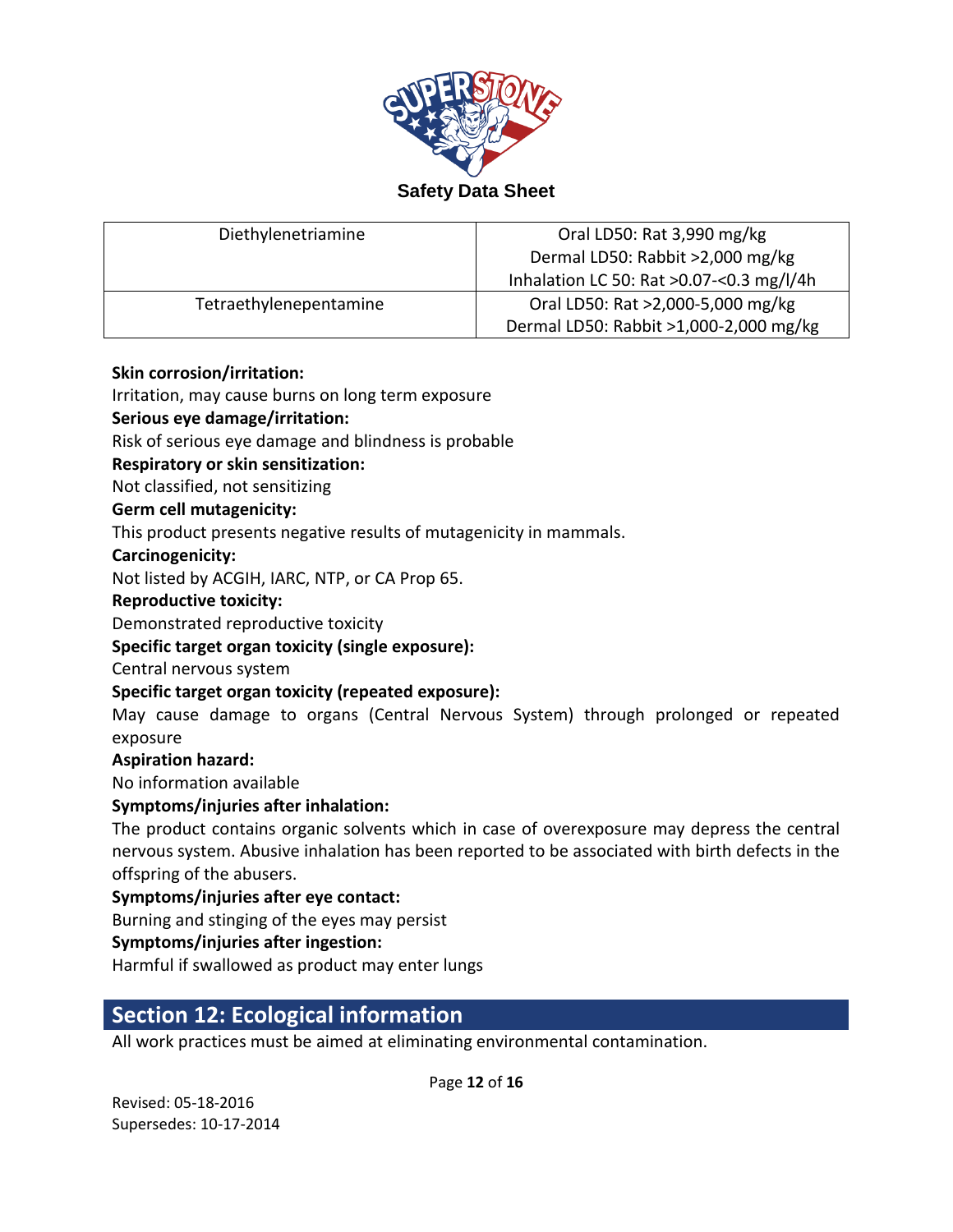

### **Toxicity:**

**Persistence and degradability** No data available on the product itself **Bio-accumulative potential** No data available on the product itself **Mobility in soil** No data available on the product itself **Other adverse effects** Not classified as a PBT or vPvB;

# **Section 13: Disposal considerations**

# **Waste treatment methods**

#### **Regional legislation (waste):**

Dispose of unused contents (incineration) in accordance with national and local regulations.

#### **Waste disposal recommendations:**

The generation of waste should be avoided or minimized wherever possible. Empty containers or liners may retain residues which should be disposed of properly. Dispose of surplus and nonrecyclable products via a licensed waste disposal contractor. Disposal of this product should comply with the requirements of environmental protection and waste disposal legislation and any regional local authority requirements. Avoid dispersal of spilled material and run-off contact with waterways, drains and sewers. Subject to the disposal regulations in the U.S. EPA 40 CFR 262 Hazardous Waste Number(s): U154

# **Section 14: Transport information**

In accordance with ICAO/IATA/DOT/TGD

#### **Land transport**

#### **Department of transportation (DOT):**

This product is classified as Dangerous Goods, per U.S DOT regulations, under 49 CFR 172.101 **UN No:** 2735 **Proper Shipping Name:** Name: All the Polyamines, liquid, corrosive, n.o.s., **Hazard classes:** 8 **Packing group (DOT):** III **Marine Pollutant:** Yes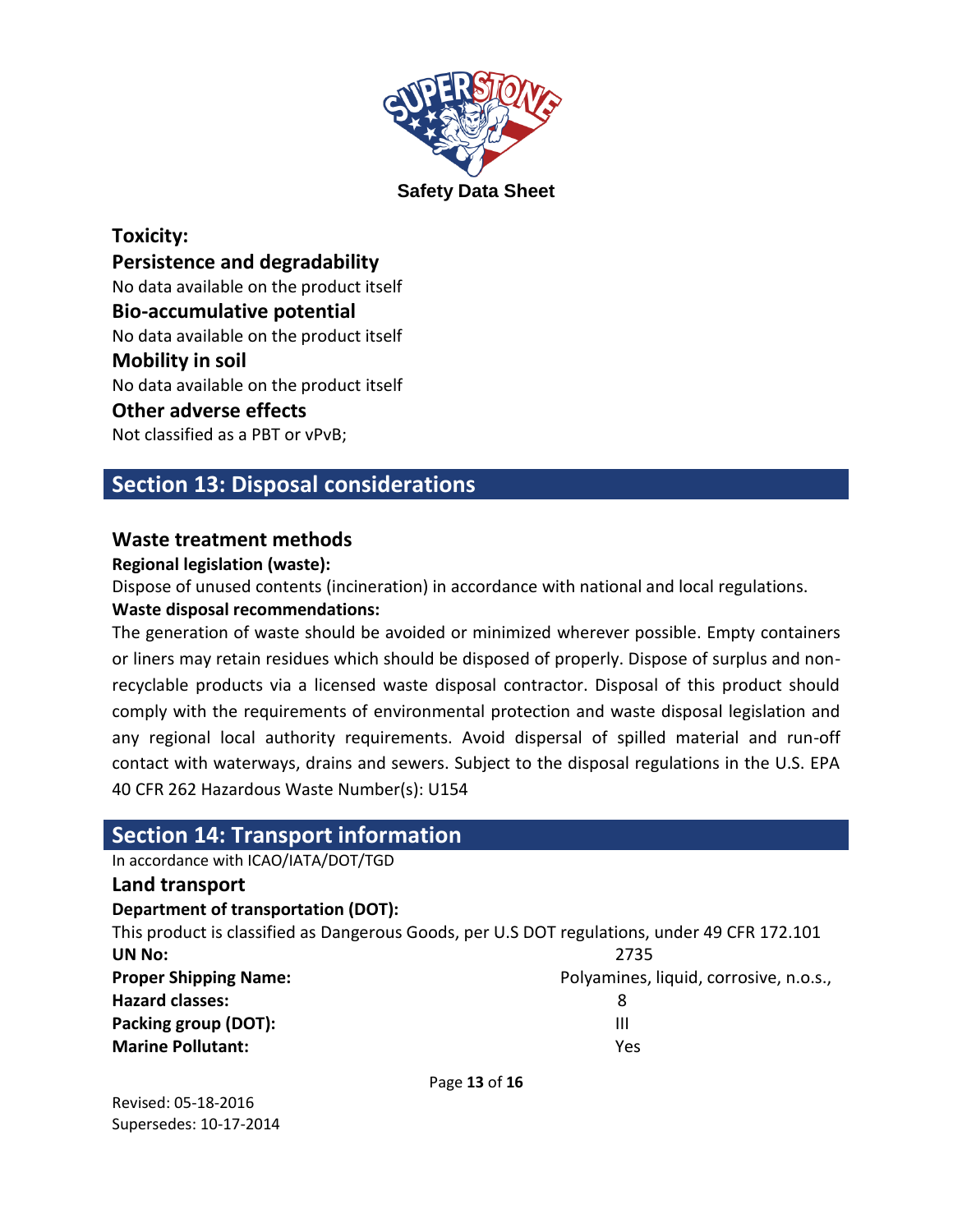

**DOT Special Provisions (49 CFR 172.101):** 83

**Transport by sea INTERNATIONAL MARITIME ORGANIZATION SHIPPING INFORMATION (IMO) UN No.:** 2735 **Proper Shipping Name:** Proper Shipping Name: Polyamines, liquid, corrosive, n.o.s., **Hazard Class Number:** 8 **Packing Group:** III **Marine Pollutant:** Yes **Special Provisions:**  $\qquad \qquad$  Reference IMDG Code part3

### **Air transport INTERNATIONAL AIR TRANSPORT ASSOCIATION SHIPPING INFORMATION (IATA):** This product is classified as dangerous goods per IATA **UN Number:** 2735

**Proper Shipping Name:** Proper Shipping Name: The State of Polyamines, liquid, corrosive, n.o.s., **Hazard Class or Division:** 8 **Marine Pollutant:** Yes **Special Provisions:** The Reference IATA Dangerous Goods Regulation

# **Section 15: Regulatory information**

# **U.S. Federal Regulations**

# **U.S. OSHA Regulatory Status:**

This material is classified as hazardous under OSHA regulations

# **U.S SARA Reporting Requirements:**

The following components of this product are subject to reporting requirements of sections 302, 304 and 313 of Title III of the Superfund Amendments and Reauthorization Act.

| <b>CHEMICAL</b>        | SECTION 302 EHS (TPQ)    | SECTION 304 RQ       | <b>SECTION 313 TRI</b> |
|------------------------|--------------------------|----------------------|------------------------|
|                        | (40 CFR 355, Appendix A) | (40 CFR Table 302.4) | (40 CFR 372.65)        |
| Diethylenetriamine     | No                       | No                   | No                     |
| Tetraethylenepentamine | No                       | No.                  | No                     |
| Phenol, 4,4'-(1-       | No                       | No                   | Yes (above de          |
| methylethylidene) bis- |                          |                      | minimus level)         |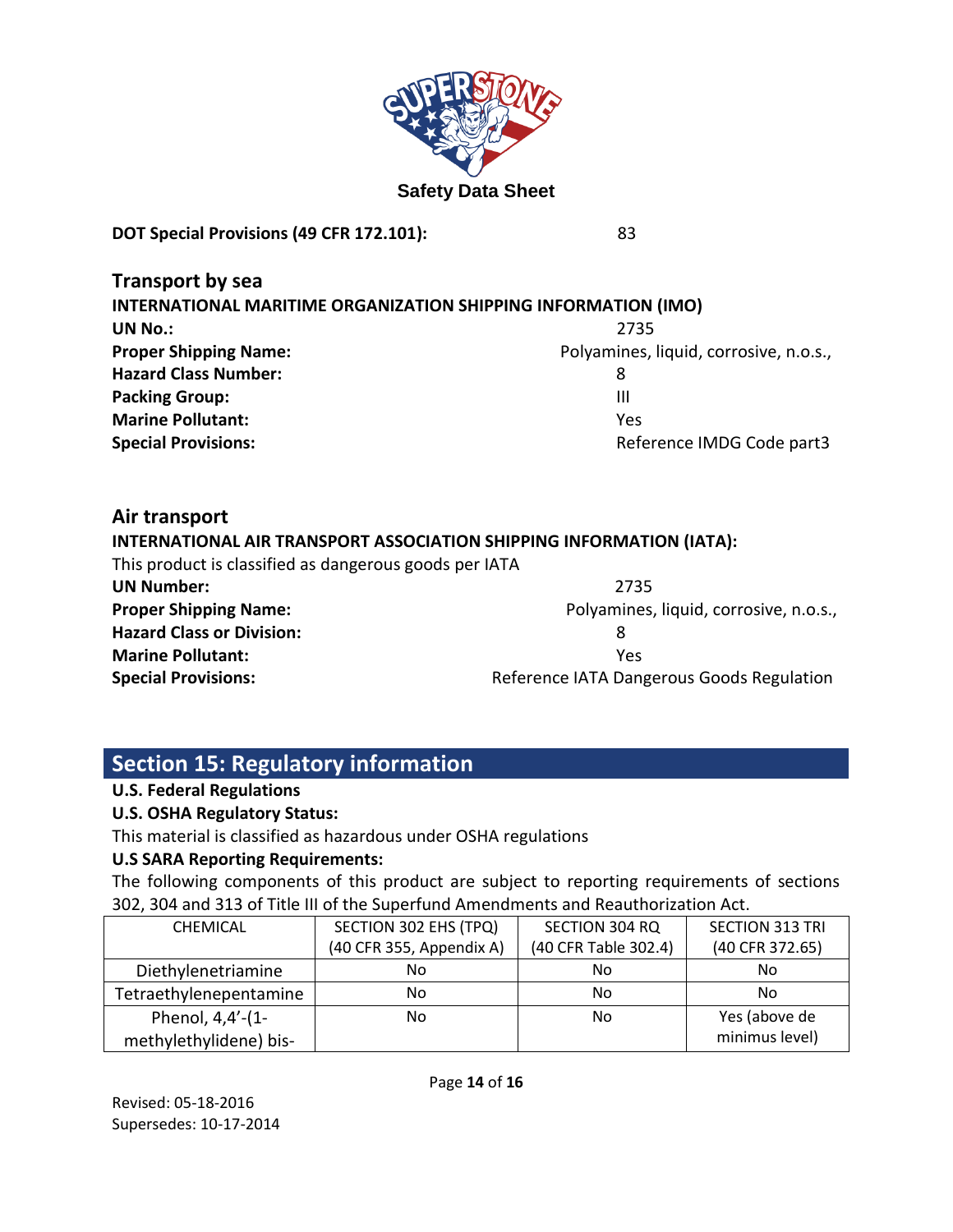

#### **SARA Section 311/312 (40 CFR 370) Hazard Categories:**

This product is a hazardous chemical under 29 CFR1910.1200, and is categorized as an immediate and delayed health hazard. SARA requires reporting of any spill of hazardous substance.

### **Toxic Substances Control Act (TSCA):**

All components of this product are listed or are exempt from listing on the TSCA inventory **California Safe Drinking Water and Toxic Enforcement Act (Proposition 65):**

Not listed

**European Inventory of Existing Chemicals (EINECS):**

All of the components of this product are included on EINECS.

# **Section 16: Other information**

**Indication of changes: Other information:** Full text of H phrases:



**NFPA health hazard:** 3-Short exposure could cause serious, temporary or moderate residual injury.

**NFPA fire hazard:** 1-Material requires considerable pre-heating, under all ambient temperatures before ignition can occur.

**NFPA reactivity:** 0-Normally stable, even under fire exposure conditions, and not reactive with water

#### **Notice to Reader**

The information provided herein is believed to be accurate at the time of preparation or prepared from sources deemed to be reliable, but it is the full responsibility of the user to investigate and comprehend other pertinent sources of information, to comply with all laws